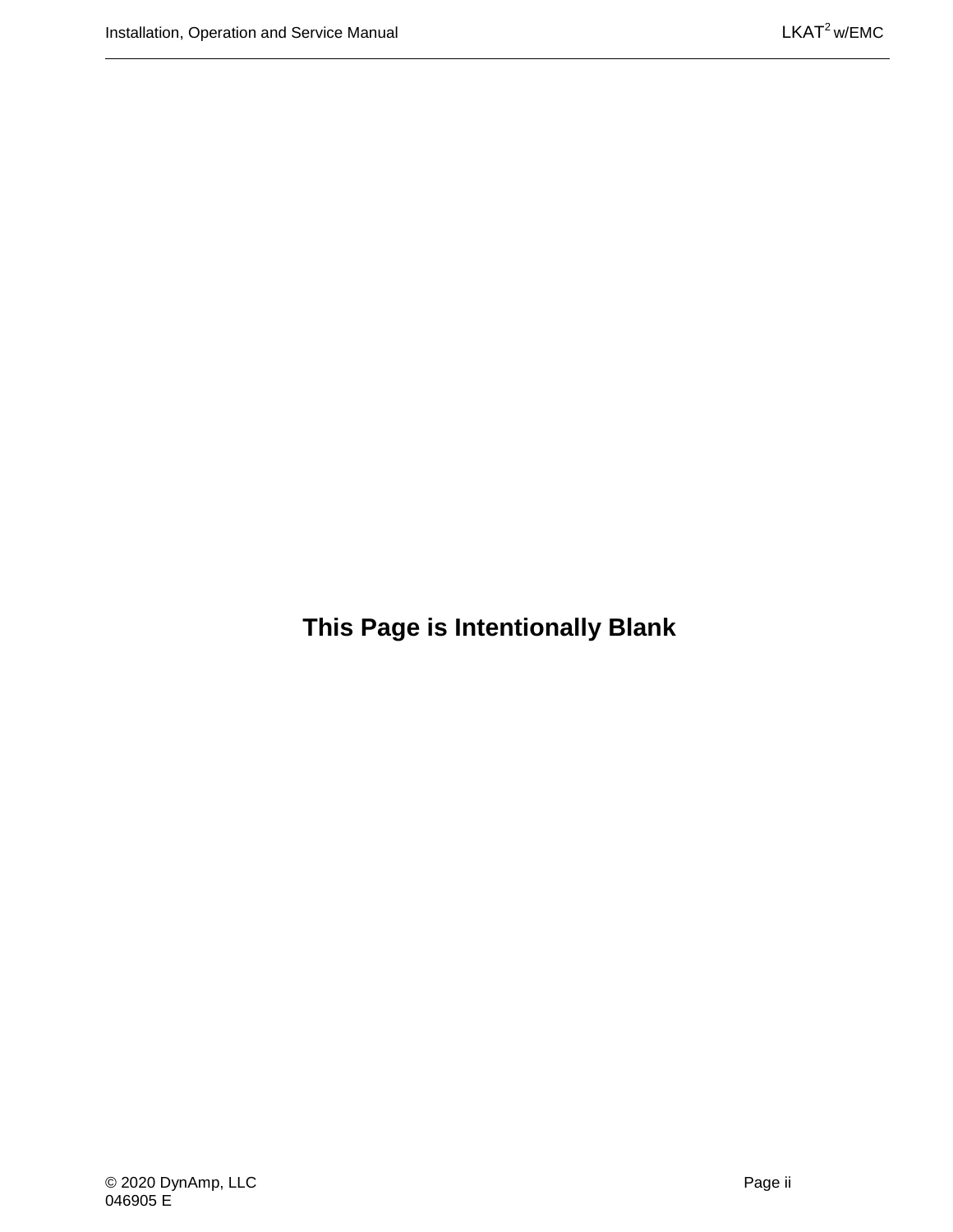## <span id="page-2-0"></span>**DynAmp, LLC WARRANTY**

Items and components manufactured by DynAmp, LLC for permanent installation are warranted to be free from defects in material and workmanship for a period of two (2) years from the date of shipment.

Items and components manufactured by DynAmp, LLC for portable and temporary use in more than one location are warranted to be free from defects in material and workmanship for a period of eighteen (18) months from the date of shipment.

Extended warranties may be available for purchase for some products. Extended warranties are provided on a serial number by serial number basis as noted on DynAmp's original invoice and/or packing list.

Items and components not manufactured and resold by DynAmp, LLC are warranted by their manufacturer.

Warranty repair shall be, at DynAmp's option, in the form of repair or replacement of the defective items or components. Concerning warranty repairs, DynAmp, LLC will be responsible for DynAmp provided time, material and transportation costs (shipping or travel). Actual method of warranty repair / correction will be determined by DynAmp, LLC at DynAmp's sole option. Such warranty repair shall constitute a fulfillment of all DynAmp, LLC liabilities in respect to said items and components. In no event shall DynAmp, LLC be liable for consequential damages.

Information in this document is subject to change without notice.

© 2016, 2018, 2020 DynAmp, LLC. All rights reserved.

Reproduction in any manner whatsoever for purposes other than installation, operation, or service by the purchaser or end user without the written permission of DynAmp, LLC is strictly forbidden.

This manual is part of the complete set of product documentation that includes installation, operation, and service instructions, drawings and test results. Users should evaluate the information in the context of the complete set of product documentation and their particular applications. DynAmp, LLC assumes no liability for any incidental, indirect, or consequential damages arising from the use of this documentation.

While all information presented is believed to be reliable and in accordance with accepted engineering practices, DynAmp, LLC makes no warranties as to the completeness of the information.

All trademarks used in association with  $LKAT<sup>2</sup>$  are trademarks of DynAmp, LLC.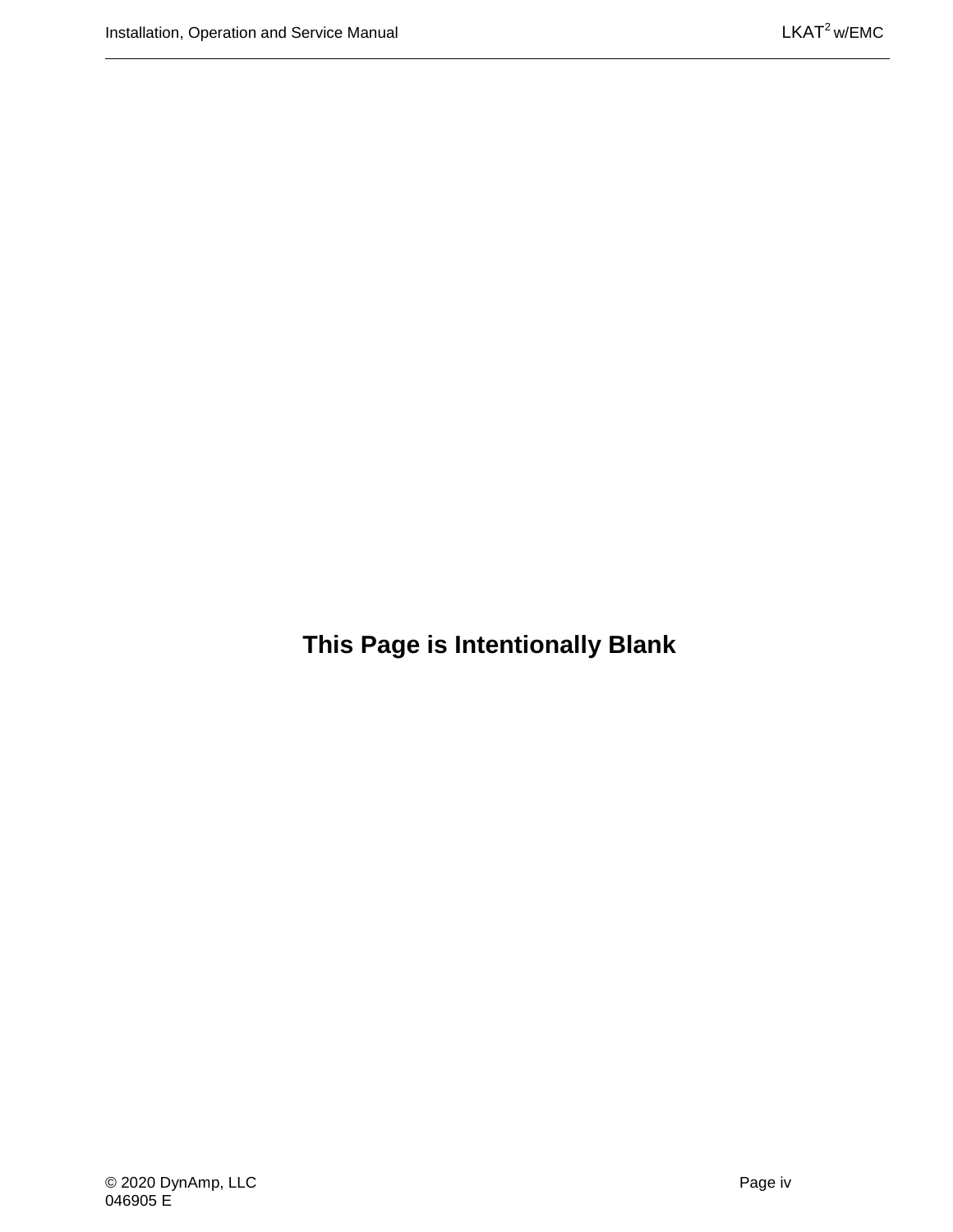## <span id="page-4-0"></span>**TABLE OF CONTENTS**

|              | Paragraph Title                                                          | Page |
|--------------|--------------------------------------------------------------------------|------|
|              |                                                                          |      |
|              |                                                                          |      |
|              |                                                                          |      |
|              |                                                                          |      |
|              |                                                                          |      |
|              |                                                                          |      |
|              |                                                                          |      |
|              |                                                                          |      |
| 2.1          |                                                                          |      |
| 2.2          |                                                                          |      |
| 2.3          |                                                                          |      |
| 2.4          |                                                                          |      |
| 2.5          |                                                                          |      |
|              |                                                                          |      |
|              |                                                                          |      |
| 4.1<br>4.2   | INSTALLATION CONSIDERATIONS                                              |      |
| 4.3          |                                                                          |      |
| 4.4          |                                                                          |      |
| 4.5          |                                                                          |      |
| 4.6          |                                                                          |      |
|              |                                                                          |      |
| 5.1          |                                                                          |      |
| 5.2<br>5.3   | $\overline{\phantom{a}}$ 21                                              |      |
| 5.4          |                                                                          |      |
| 5.5          |                                                                          |      |
| 5.6          | TROUBLESHOOTING AN ACCURACY DIAGNOSTICS FAULT INDICATION _______________ | 23   |
| 5.7          |                                                                          | 24   |
| 5.8          |                                                                          |      |
| 5.9          |                                                                          |      |
| 5.10<br>5.11 |                                                                          |      |
| 5.12         |                                                                          |      |
|              |                                                                          |      |
| 6.1          |                                                                          |      |
| 6.2          |                                                                          |      |
| 6.3          |                                                                          |      |
|              |                                                                          |      |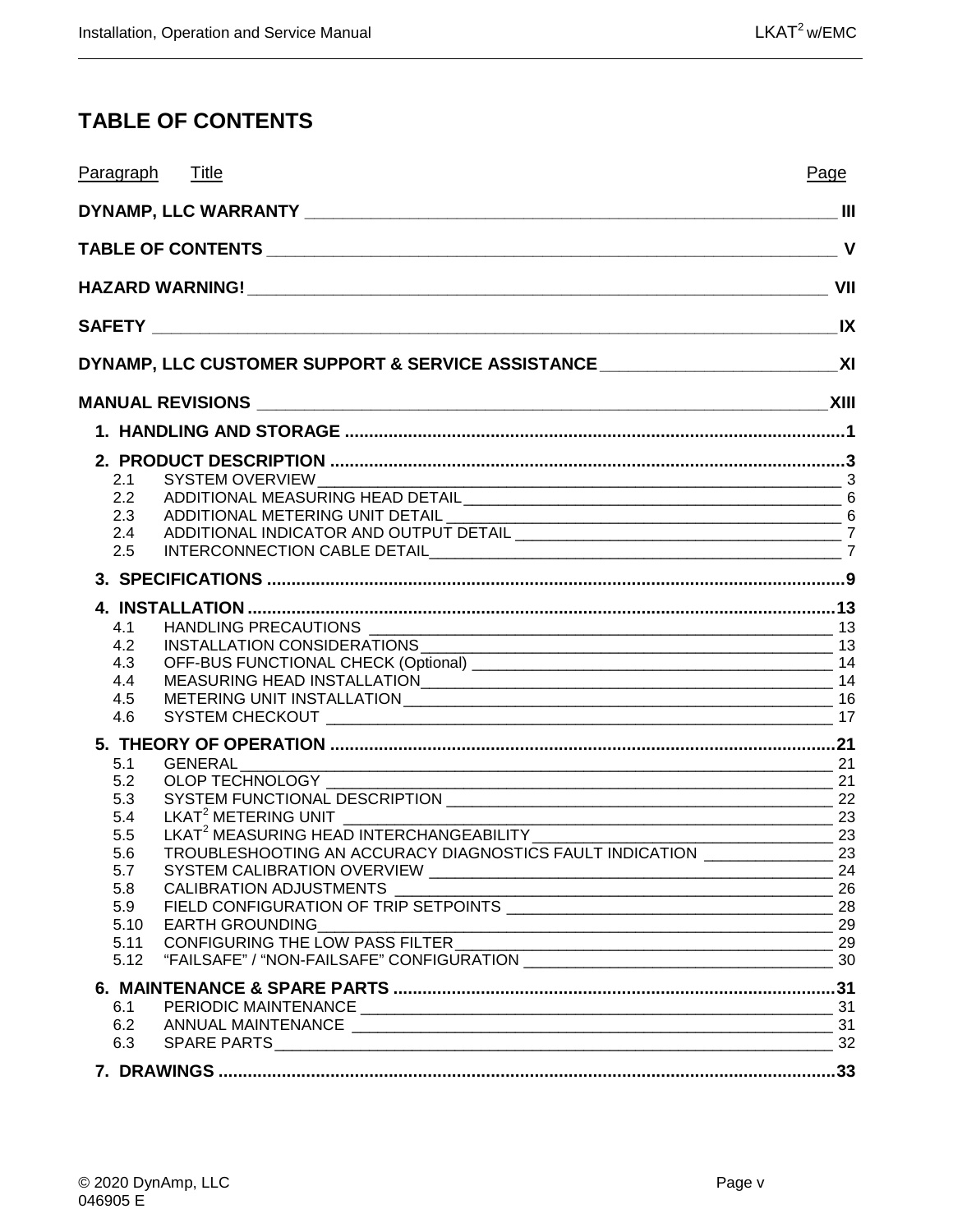#### **FIGURES, FORMS & TABLES \_\_\_\_\_\_\_\_\_\_\_\_\_\_\_\_\_\_\_\_\_\_\_\_\_\_\_\_\_\_\_\_\_\_\_\_\_\_\_\_\_\_\_\_\_\_\_\_\_\_\_\_\_\_\_**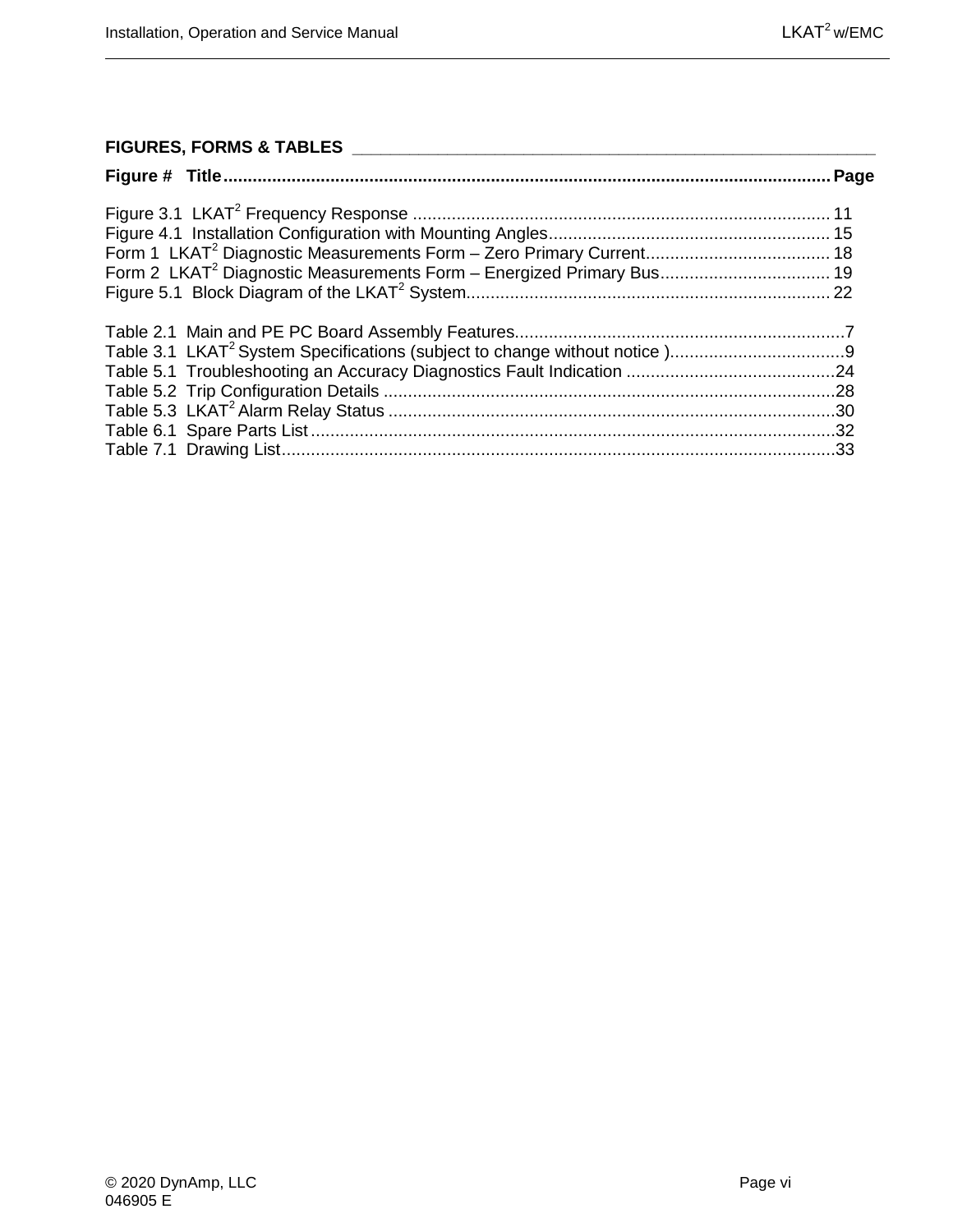### <span id="page-6-0"></span>**Hazard Warning!**



**GENERAL**

All installation, maintenance and service must be performed by qualified technicians who are familiar with the warnings and instructions of this manual.

Use of the equipment in a manner not specified by the manufacturer can impair the protection provided within.

The enclosure cover must remain closed and secured with captive screws at all times during operation to ensure safety of personnel. The cover may be opened using a screwdriver; however, only authorized personnel or technicians should be allowed to open and service the unit.

Disconnect power to the system before servicing.

DynAmp, LLC does not assume liability for the customer's failure to comply with the rules and requirements provided in this manual.



**VOLTAGE**



**INSTALLATION**

#### **Symbol Identification:**

This equipment is designed to be connected to hazardous electric voltages. Ignoring the installation precautions and warnings can result in severe personal injury or equipment damage.

To avoid the risk of electrical shock or fire, the safety instructions and guidelines in this manual must be followed. The electrical specifications must not be exceeded and the unit must be installed according to directions provided.

This equipment is intended for indoor or outdoor use. It should be mounted in a well-ventilated area, away from high heat, dust, and corrosive atmosphere. The ambient temperature must not exceed specified limits.

For mounting considerations that fall outside the recommended specifications provided in this manual, the factory should be contacted for approval.

This unit is rated for installation category II and pollution degree 2.

General definitions of safety symbols used on equipment and manual.



Caution/Warning: Refer to accompanying documents for instructions.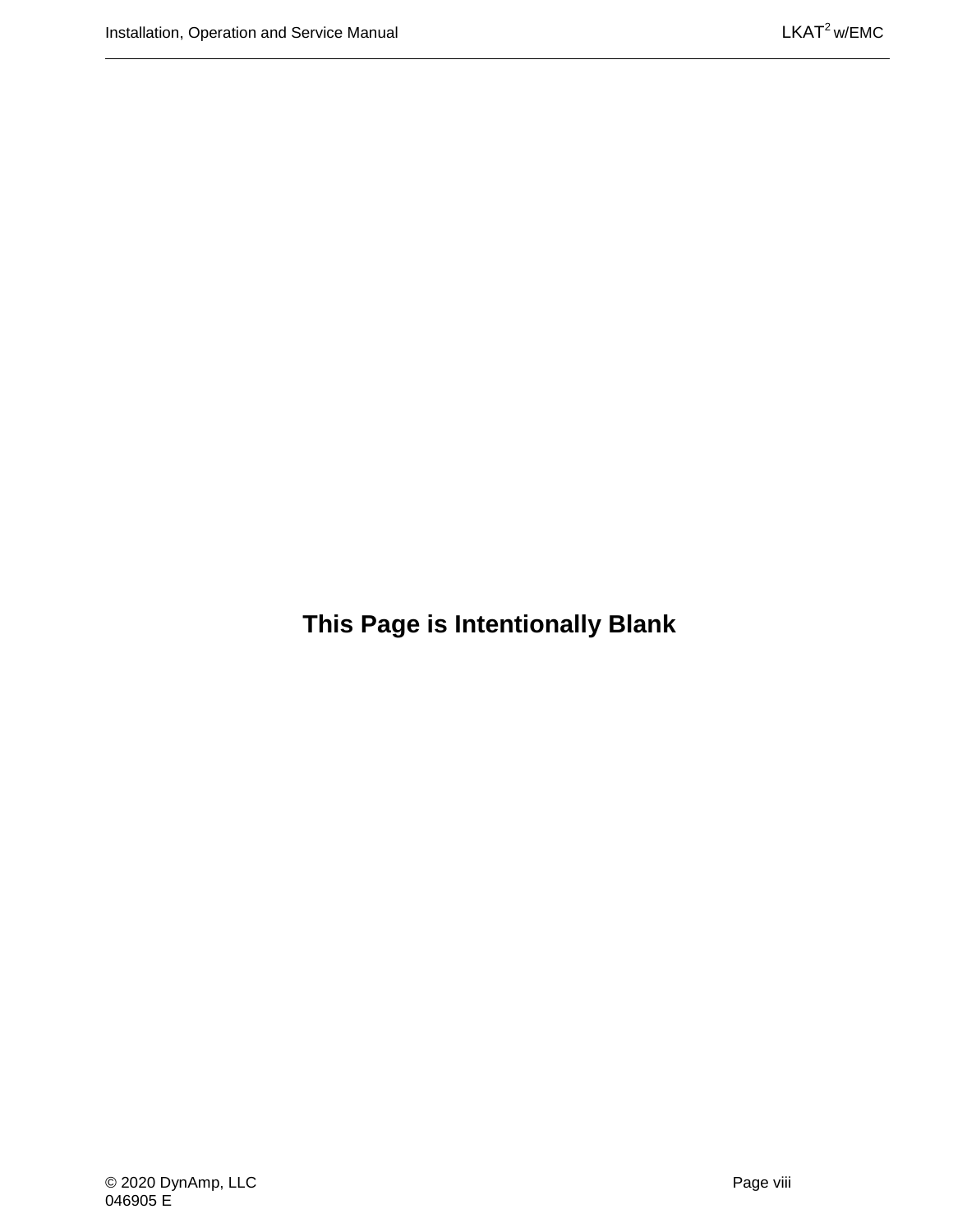## <span id="page-8-0"></span>**SAFETY**

The Measuring Head is designed to be installed on high voltage bus bars. All interconnection cables must be safely routed away from bus bars and high voltages. Do not allow any interconnection cable to contact bus bars or high voltages.

Ignoring the installation precautions and warnings can result in severe personal injury or equipment damage. The following are general guidelines to be followed during installation, operation and service of the Metering Unit and Measuring Head.

- All installation, maintenance and service must be performed by qualified technicians who are familiar with the warnings and instructions of this manual.
- Always follow all local and plant safety procedures.
- The enclosure cover must remain closed at all times during operation to ensure safety of personnel. Only authorized personnel or technicians should be allowed to open and service the unit.
- Units are not intrinsically safe. Do not place in explosive atmospheres.
- Service must be performed by qualified technicians only. If use of an oscilloscope becomes necessary during servicing, the scope must be floating and ungrounded or differential probe(s) must be used. The Metering Unit is isolated from the mains via the power transformers. If a grounded scope is used, a hazardous condition is created since current will flow through the probe to ground.
- Use of the equipment in a manner not specified by the manufacturer can impair the protection provided within.
- If a binding screw is used for the mains earth connection, the binding screw must be size M4 (No. 6) or larger.

DynAmp, LLC does not assume liability for the customer's failure to comply with the rules and requirements provided in this manual.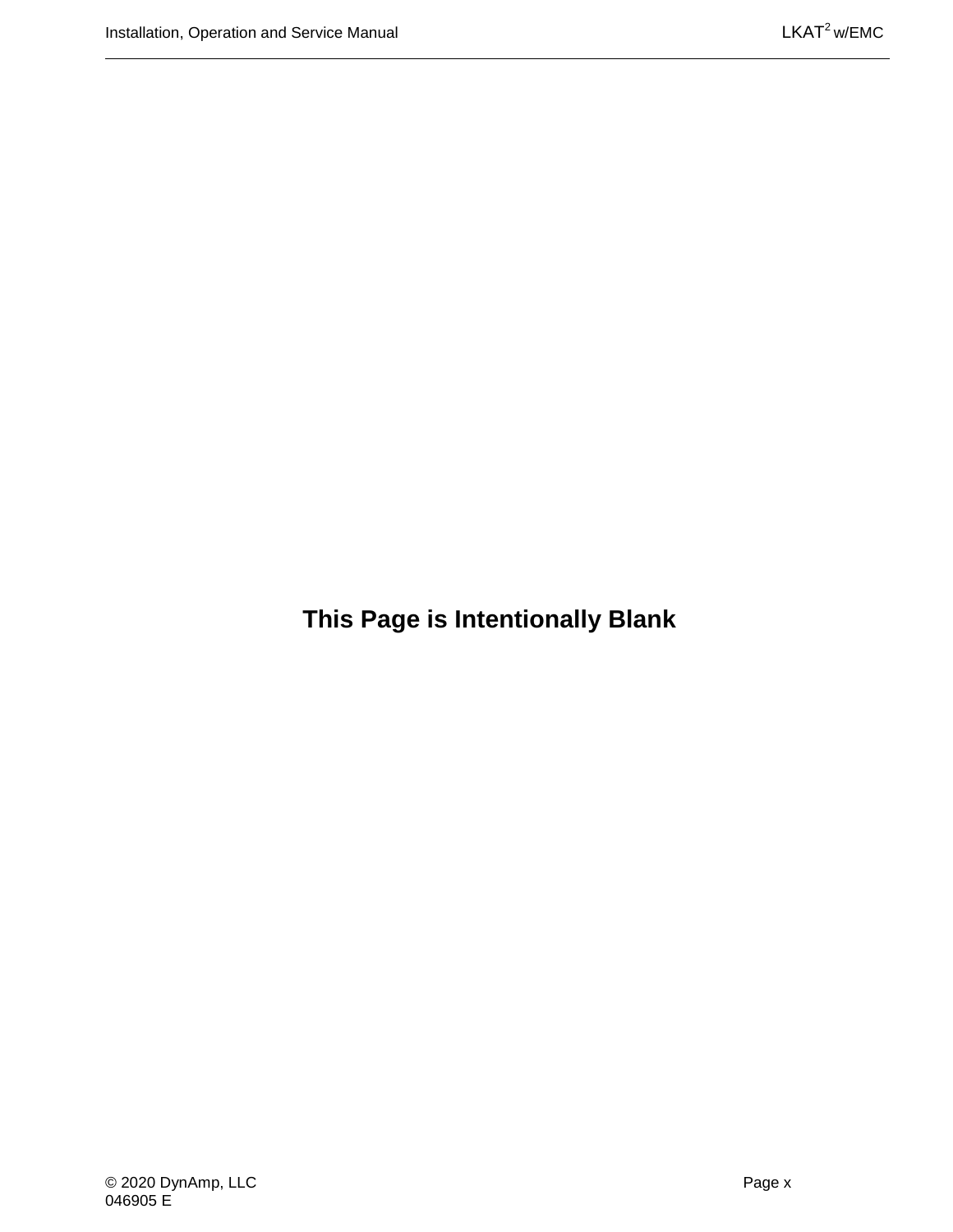### <span id="page-10-0"></span>**DynAmp, LLC Customer Support & Service Assistance**

For further assistance, contact DynAmp, LLC Customer Support at:

Americas:

Telephone: +1 614.871.6900 Fax: +1 614.871.6910 8:00 AM to 5:00 PM USA Eastern Time From first Sunday in November to second Sunday in March – 13:00 GMT to 22:00 GMT From second Sunday in March to first Sunday in November – 12:00 GMT to 21:00 GMT

After Hours Critical Service Emergency:

Telephone: +1 614.871.6906

5:00 PM to 8:00 AM USA Eastern Time

From first Sunday in November to second Sunday in March – 22:00 GMT to 13:00 GMT From second Sunday in March to first Sunday in November – 21:00 GMT to 12:00 GMT

Central e-mail:

[help@dynamp.com](mailto:help@dynamp.com)

DynAmp web:

[www.dynamp.com](http://www.dynamp.com/)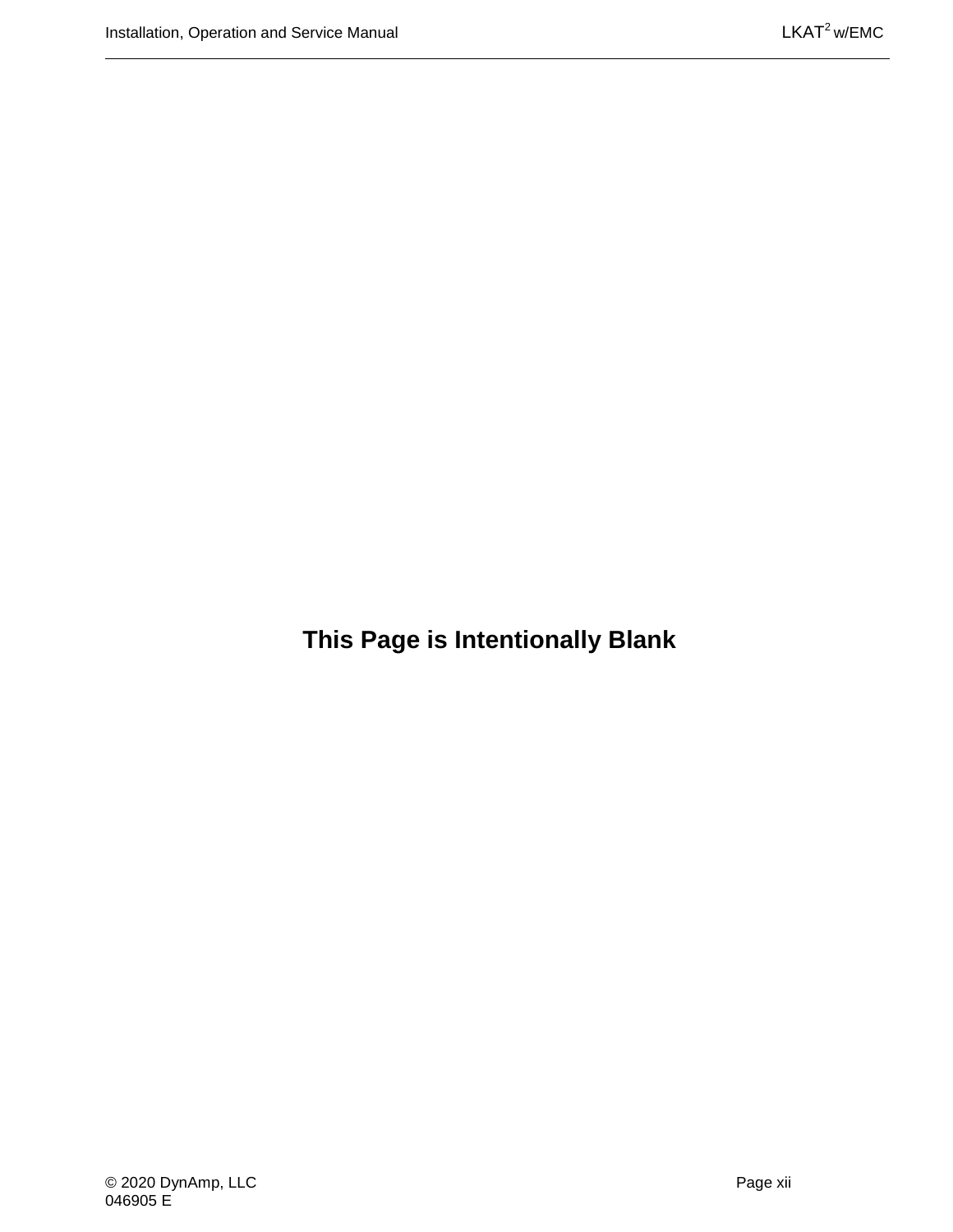## <span id="page-12-0"></span>**MANUAL REVISIONS**

| <u>Page</u>             | Change         | <b>Reason For Revision</b>                                                                                                                                                                               | Date  |
|-------------------------|----------------|----------------------------------------------------------------------------------------------------------------------------------------------------------------------------------------------------------|-------|
| all                     | <b>Rev NEW</b> |                                                                                                                                                                                                          | 05/16 |
| 29                      | A              | ECR #2180, update drawing list                                                                                                                                                                           | 01/18 |
| 28                      | B              | ECR #2195, remove fuses (43054) from Spare Parts List                                                                                                                                                    | 02/18 |
| 27, 30                  | C              | ECO #3346, update for Non-Failsafe and update<br>drawings                                                                                                                                                | 05/18 |
| 5. sevl                 | D              | ECO #3347, update MUT and general verbiage update                                                                                                                                                        | 08/18 |
| 9, 15, 16<br>27, 32, 33 | Е              | ECR #2278, update Table 3.1 Response Time, revise<br>section 4.4 verbiage, regroup terms of equation for Table<br>5.2 clarification, update Table 6.1 to add nut and update<br>Table 7.1 to 75B109499 A. | 03/20 |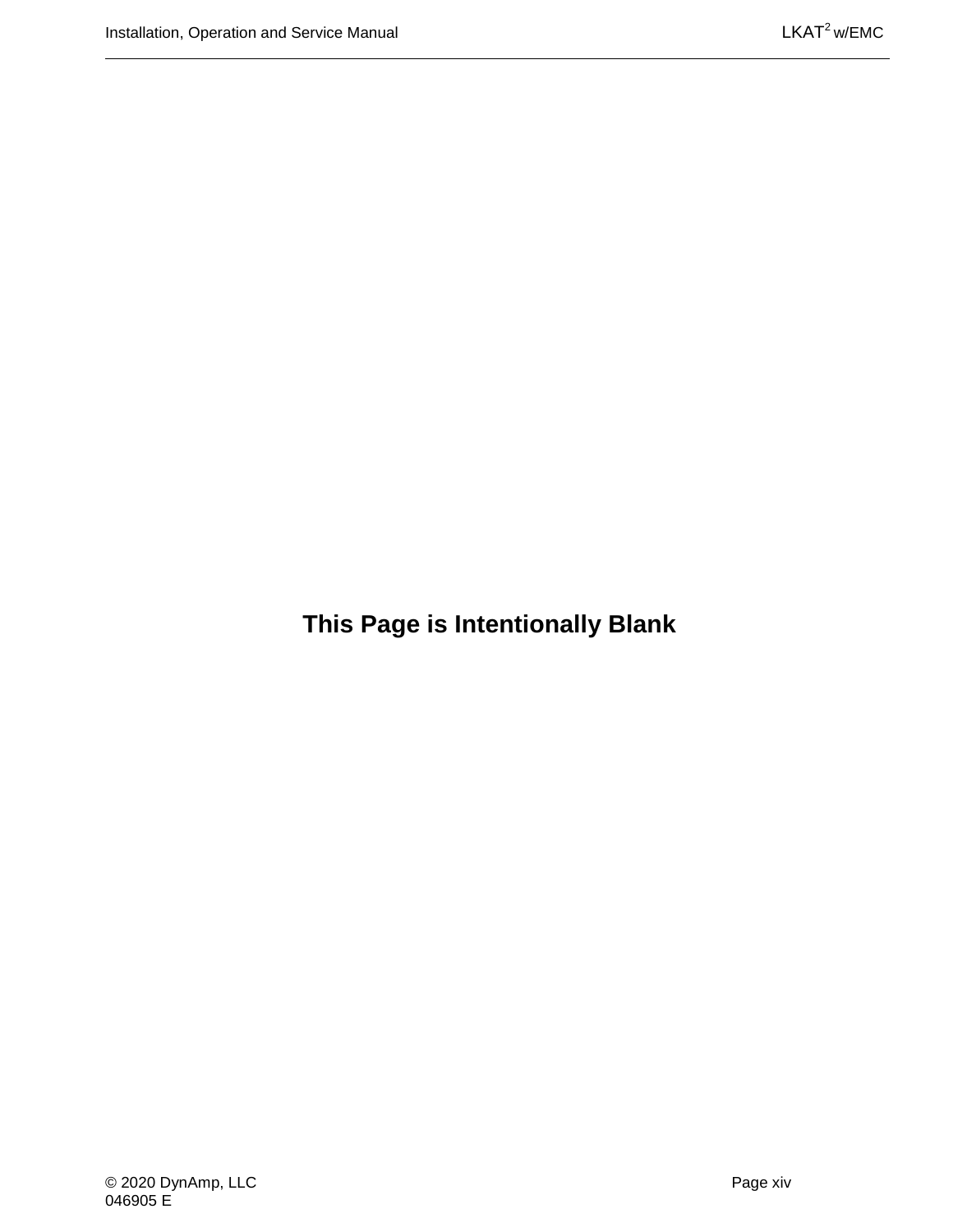## <span id="page-14-0"></span>**1. HANDLING AND STORAGE**

DynAmp products are engineered and manufactured for use in industrial environments. However, they contain sensitive electronic and mechanical components which may be damaged and fail if not handled and stored properly. All products must be handled and stored with the same care as any precision measurement instrument. Severe bumps or jolts may damage internal parts and cause malfunction or premature failure. DynAmp products are designed and assembled with conformal coating, shock mounting, and environmental seals, when appropriate or when specified. However, this protection requires that the product must be properly installed and operational before the protection is fully functional. Therefore, adequate protection from humidity, shock, and temperature must be provided during handling and storage prior to installation.

The handling and storage of equipment must be sufficient to meet the storage temperature and humidity specifications of the product and to prevent any condensation or contact with water or any other liquid. The storage location and container or crate must provide adequate protection from precipitation (rain, snow, ice) and direct water contact. Adequate shelter must be provided to prevent the accumulation of precipitation (rain, snow, ice) and water which can lead to the deterioration or failure of shipping containers or crates and cause water ingress. Storage in coastal or industrial areas subject to salt-laden or corrosive air or areas of winddriven sand or other abrasive dust must be adequate to prevent the deterioration or failure of shipping containers or crates and cause ingress. Frequent inspection of storage areas and storage containers or crates is required to ensure proper storage conditions are being maintained.

If the shipping container or crate is opened and/or the equipment is removed for inspection prior to installation, the equipment must be repackaged in the original undamaged container or crate in the same manner as it was shipped to prevent environmental damage or placed in a storage location that meets the required environmental and storage conditions.

General product storage temperature and humidity requirements:

| Storage Temperature: | -40° to 70°C $\,$             |
|----------------------|-------------------------------|
|                      | $-40^\circ$ to 158 $^\circ$ F |
| Storage Humidity:    | Maximum 85%, non-condensing   |

DynAmp, LLC does not assume liability for the customer's failure to comply with handling and storage requirements.

For further assistance, contact DynAmp customer support.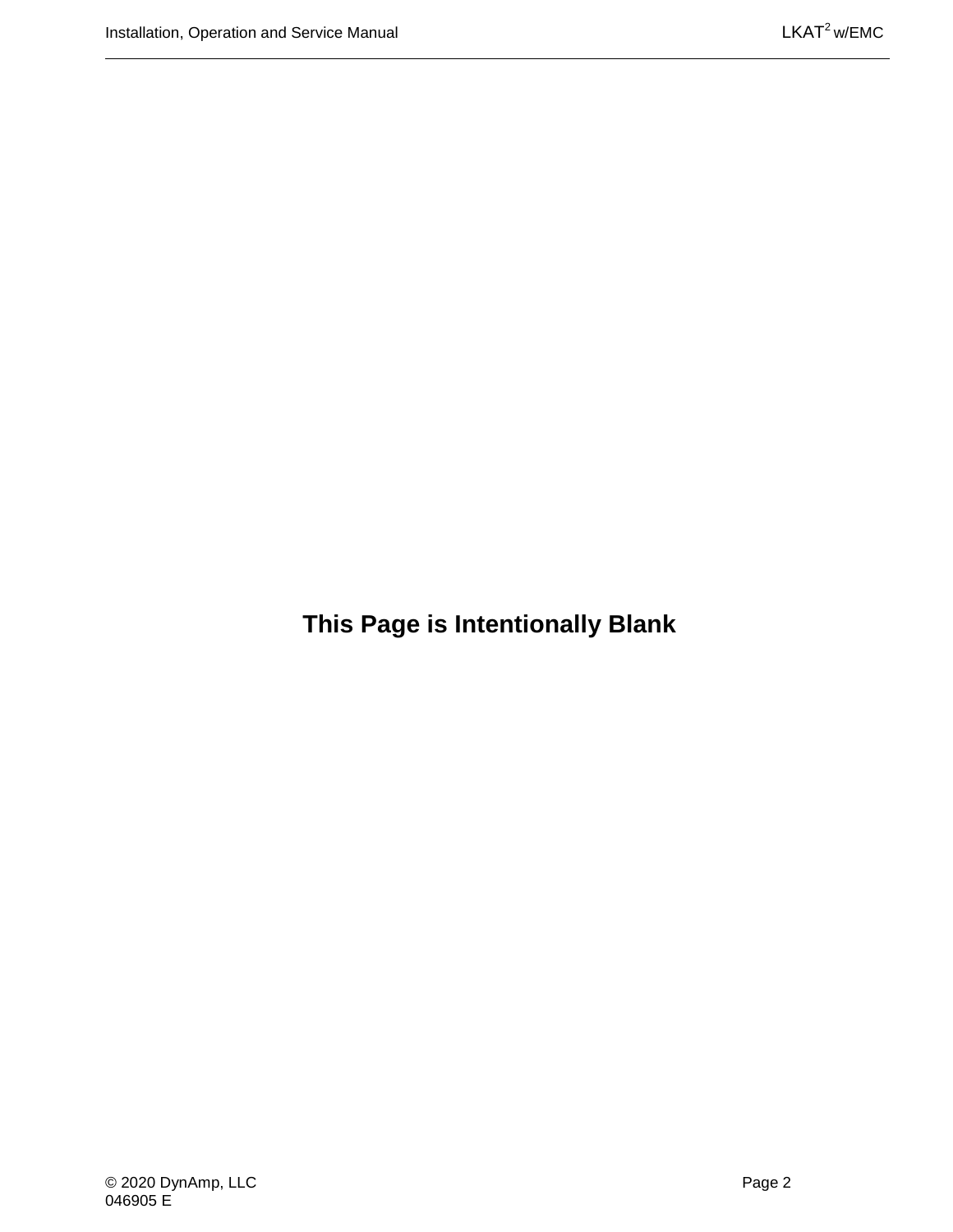## <span id="page-16-0"></span>**2. PRODUCT DESCRIPTION**

## <span id="page-16-1"></span>**2.1 SYSTEM OVERVIEW**

The LKAT**<sup>2</sup>** combines accurate high current measurement with reverse and overcurrent protection in a single rugged and cost effective system.

The next generation of DynAmp's well proven OLOPTM technology, LKAT**<sup>2</sup>** offers a new level of accuracy and stability to accurately and reliably measure uni- and bi-directional DC as well as AC bus currents.

The LKAT**<sup>2</sup>** is particularly well suited to measure power rectifier outputs for control and protection purposes in electro-chemical processes such as aluminum, chlorine, copper, manganese, titanium, zinc, electroplating, etc.





**LKAT2 Measuring Head**

**LKAT2 Metering Unit**

#### **KEY STANDARD FEATURES**

True bi-directional performance. Ideal for difficult magnetic applications. No Measuring Head position or bus analysis needed.

Extremely compact with excellent environmental specifications for installation flexibility, inside or outside.

Multiple, standard switch selectable measurement output signals including mA, mV and V. Standard Accuracy Diagnostics "AD" continuously monitors system performance providing both local LED and relay contact output.

Optional LKAT**<sup>2</sup>** Protection Extensions, (PE), provides additional functionality for protecting high current rectifiers.

Standard Alarm provides reverse or over-current protection via an LED viewable at the metering electronics and a dry contact relay output.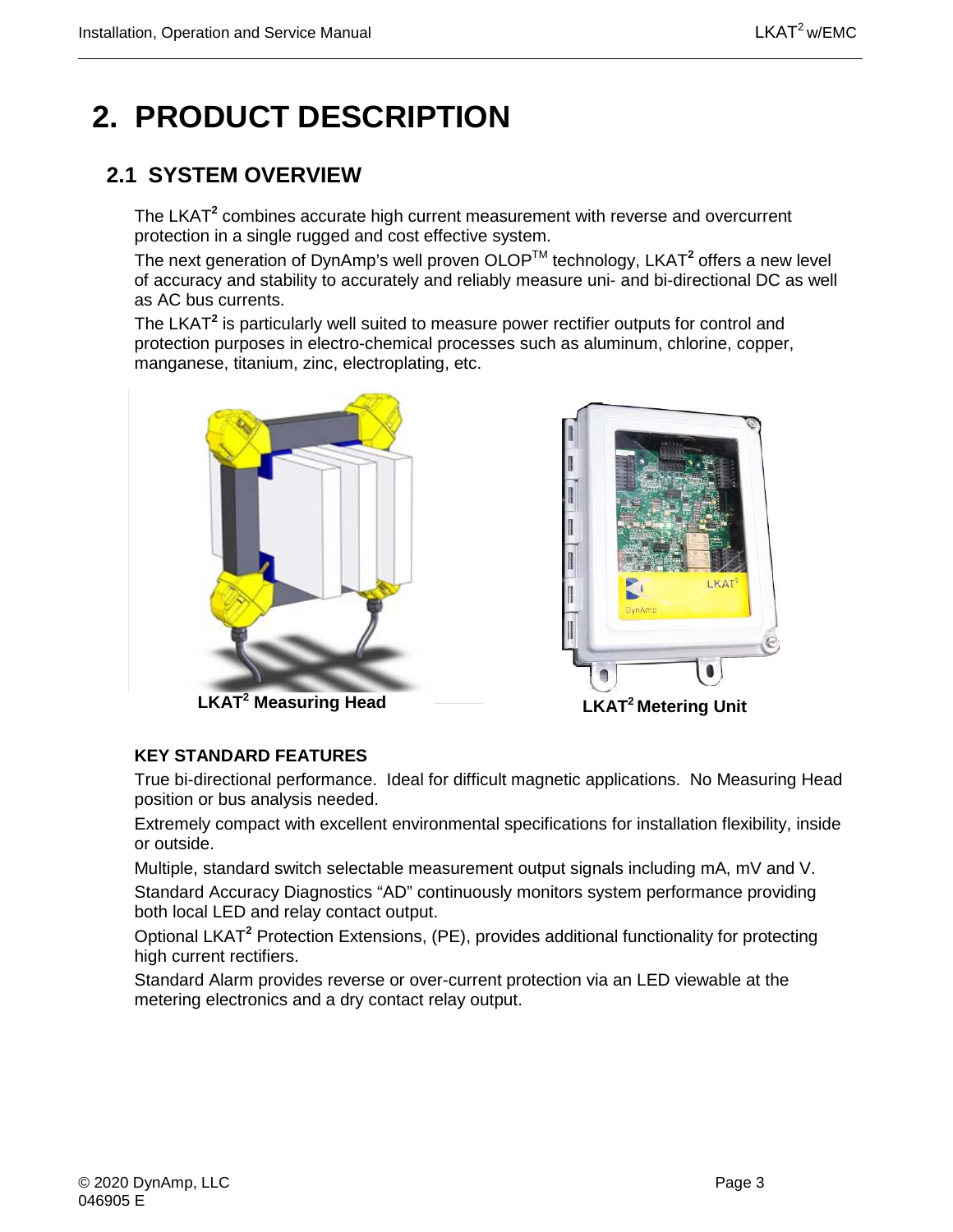Each standard LKAT**<sup>2</sup>** is delivered with the following

- A new, ruggedized two-piece Measuring Head with integrated mounting hardware and bus bar corner (fiberglass angles). Each Measuring Head half has its own cable for connection to the metering electronics.
- Very compact Metering Electronics with one analog measurement output, one Accuracy Diagnostics system status output and one configurable Alarm output for overcurrent or reverse current protection. The LKAT**<sup>2</sup>** Metering Unit consists of a power supply pc board and Main pc board mounted together on a steel U-chassis. Input, output, and power connections are made via pc board edge connector plugs.
- System output cable
- Power input cable
- Comprehensive User's Manual
- Factory calibration data and graphs
- 2-year warranty for permanent installed systems
- Packaging suitable for air /ground transport

#### **AVAILABLE OPTIONS**

#### • **Protection Extensions ( PE )**

The PE option adds additional functionality for protecting high current rectifiers. This option is either factory configured with a new system or can be added to LKAT<sup>2</sup> Systems already in the field. If added in the field, some field configuration may be required.

#### • **Second Freely Scalable Analog Output :**

This second analog output is independently scaled and fully isolated from the standard LKAT**<sup>2</sup>** measurement output. In typical applications, it is scaled to provide accurate measurement above the standard rectifier operating range for advanced protection purposes. For example, the primary LKAT**<sup>2</sup>** output may be scaled to 50kA to provide the highest degree of accuracy and resolution for normal rectifier control. The second PE output may be scaled to 75kA to provide the information to intelligently manage overcurrent situations. Using this signal, the rectifier control system could integrate overcurrent operation to allow 5 minutes at 110%, 1 minute at 120%, 10 sec at 140%.

#### • **Two Additional Protection Relays :**

These relays bring the total number of configurable relays to three. Each can be configured to provide reverse or various degrees of overcurrent protection. Like the standard alarm, these two additional PE alarms come with their own, independent local LED indication and relay outputs.

#### • **Digital current display ( 3 1/2 digit )**

This option is mounted behind the clear front door of the metering electronics enclosure to display either DC or RMS AC bus current locally. Please note that this option reduces the maximum metering electronics ambient temperature to 50ºC. This option can also be added to LKAT $2$  Systems already in the field.

#### • **Custom Cable Lengths**

Custom Measuring Head cable lengths can be provided but only at time of order. Note that normally Measuring Head cable lengths cannot be changed after order or in the field because one end is terminated inside the Measuring Head and the other end is terminated inside a fixed connector. If Measuring Head cables must be shortened after delivery, they can be shortened by cutting off the connector end of the cable and installing replacement 'solder-on' connectors. These connectors must be ordered separately from DynAmp. Shortening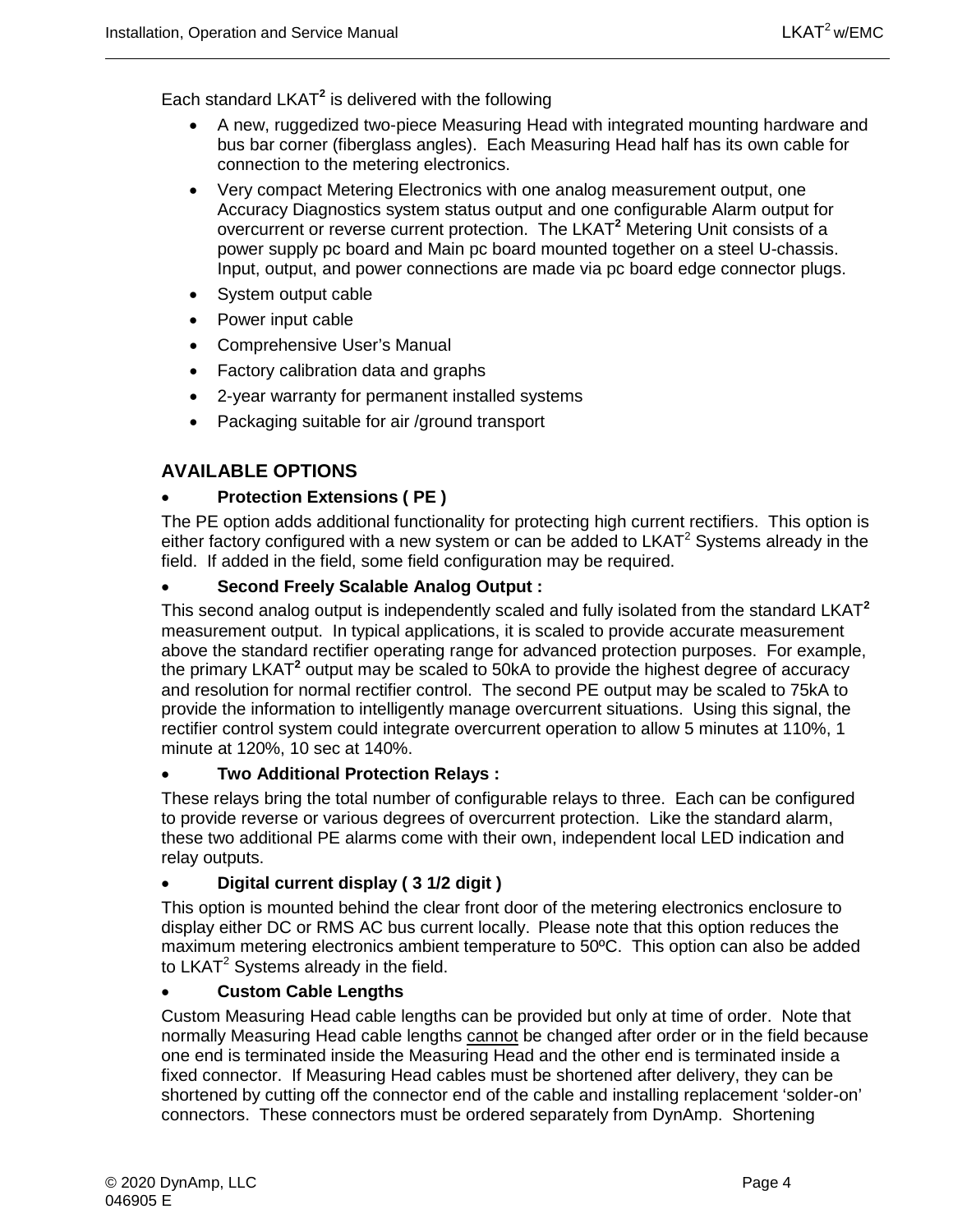Measuring Head cables in the field may compromise the IP65 environmental rating of the Measuring Head connectors.

Custom Signal and Mains cable lengths can be provided. Note that standard Signal and Mains cables can be shortened or replaced with longer cables in the field.

#### • **Optional low voltage DC mains**

This allows system to be powered by safety mains supplies or even batteries. This option must be specified at time of order and cannot be field retrofitted to existing units.

### **AVAILABLE ACCESSORIES**

#### • **Summing / Totalizing multiple LKAT systems**

A dedicated external module is available for totalizing/ summing up to 10 LKAT measurement signals. This is typically used to provide a true 'total' current signal when multiple rectifiers ( with individual LKAT systems ) are connected in parallel to provide a higher total current.

#### • **LKAT Metering Unit Tester ( LKAT MUT )**

The LKAT MUT is a portable tester used to verify the functionality of Metering Units for all versions of the LKAT family of products.

Adapters included with the LKAT MUT allow the tester to be connected directly and check any LKAT Metering Unit electronics.

The functions and parameters checked by the LKAT MUT include:

- Input / output sensitivity
- Trip point scaling
- Trip relay contacts
- Integrity of input / output harnesses and interconnections on Metering Unit

The tools / documentation required to use the LKAT Metering Unit Tester include :

- 4-1/2 digit DMM with 0.05% basic DC accuracy ( user provided )
- DMM Test probes ( user provided )
- Banana to banana cables ( 1black / 1 red )
- **LKAT MUT Product Manual**

More information on the LKAT MUT can be found at [www.dynamp.com](http://www.dynamp.com/) or by contacting DynAmp.

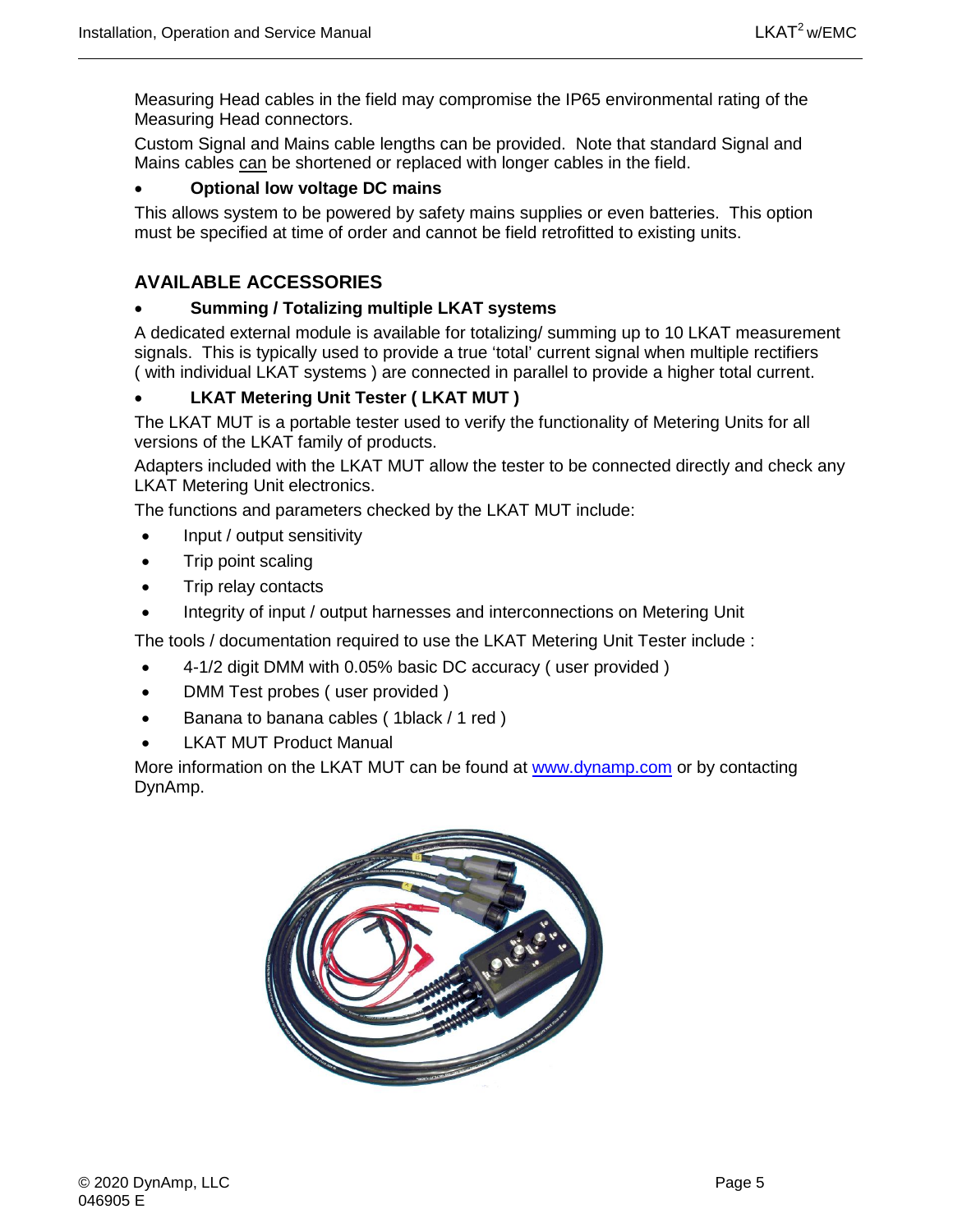#### • **Extended Warranty**

For permanently installed systems, the standard 2-year warranty can be extended in 2-year increments. This must be ordered less than 6 months after the original LKAT system is shipped.

### <span id="page-19-0"></span>**2.2 ADDITIONAL MEASURING HEAD DETAIL**

LKAT<sup>2</sup> Measuring Heads contain an arrangement of Hall Effect sensor ICs and signal conditioning electronics. The tubular enclosure is constructed of flame retardant plastic with an internal aluminum frame. Insulation from the bus is provided by the homogeneous (sealed) construction of the Measuring Head. In the event that the Measuring Head enclosure components become cracked, the bonding fails, or the weather-tight seal is broken in any way, a replacement Measuring Head must be substituted. The Measuring Head is not designed to be repaired.

 $LKAT<sup>2</sup>$  Measuring Heads may be mounted on the bus bar using fiberglass angles positioned on the corners of the bus bar and stainless steel bus bar mounting screws threaded into the Measuring Head structure. Mounting hardware is supplied with each system. These screws are adjusted to bus dimensions specified with each order. When properly installed, the mounting hardware maintains the position of the Measuring Head in the event of temperature fluctuation and / or bus vibration.

An interconnection cable assembly is integral to each half of the Measuring Head. Measuring Heads with extra-long interconnection cables are also available - consult the factory for details. Standard Measuring Head cable assemblies are terminated with keyed connectors to ensure correct hookup. The interconnection cables from the Measuring Head are identified as "A" and "B". Connecting Measuring Head cable "A" to Metering Unit "B" will not result in damage to the Measuring Head or electronics, but may degrade the calibration accuracy of the system.

## <span id="page-19-1"></span>**2.3 ADDITIONAL METERING UNIT DETAIL**

The Metering Unit electronics are housed in an environmentally rugged enclosure. The enclosure cover must remain closed during normal operation.

The outside of the Metering Unit enclosure includes four receptacles for external connection to the Measuring Head, the Metering Unit measurement signal(s) and relay outputs, and the input of mains power. When properly mated with the associated cable assembly, these connections are also environmentally protected.

Internally, all LKAT<sup>2</sup> Metering Units include both a Power Supply pc board and a Main pc board. These 2 PC boards are mounted to a steel chassis which is then mounted on a steel panel housed in the enclosure. The Metering Unit enclosure door has a window made of clear polycarbonate. This allows the user to view various LED (or LCD) status indicators while the door is closed. For more information, refer to the "Theory of Operation" section of this manual.

There are two optional pc board assemblies that may be added onto the Main pc board in the LKAT<sup>2</sup> Metering Unit:

- The Protection Extensions ( PE ) pc board assembly
- The Display pc board assembly.

One or both of these pc board assemblies may be added to an  $LKAT<sup>2</sup>$  Metering Unit in the field. It is not mandatory that they be factory installed and/or calibrated. The optional pc board assemblies may be calibrated on site, using the LKAT<sup>2</sup> Main Output as the reference measurement.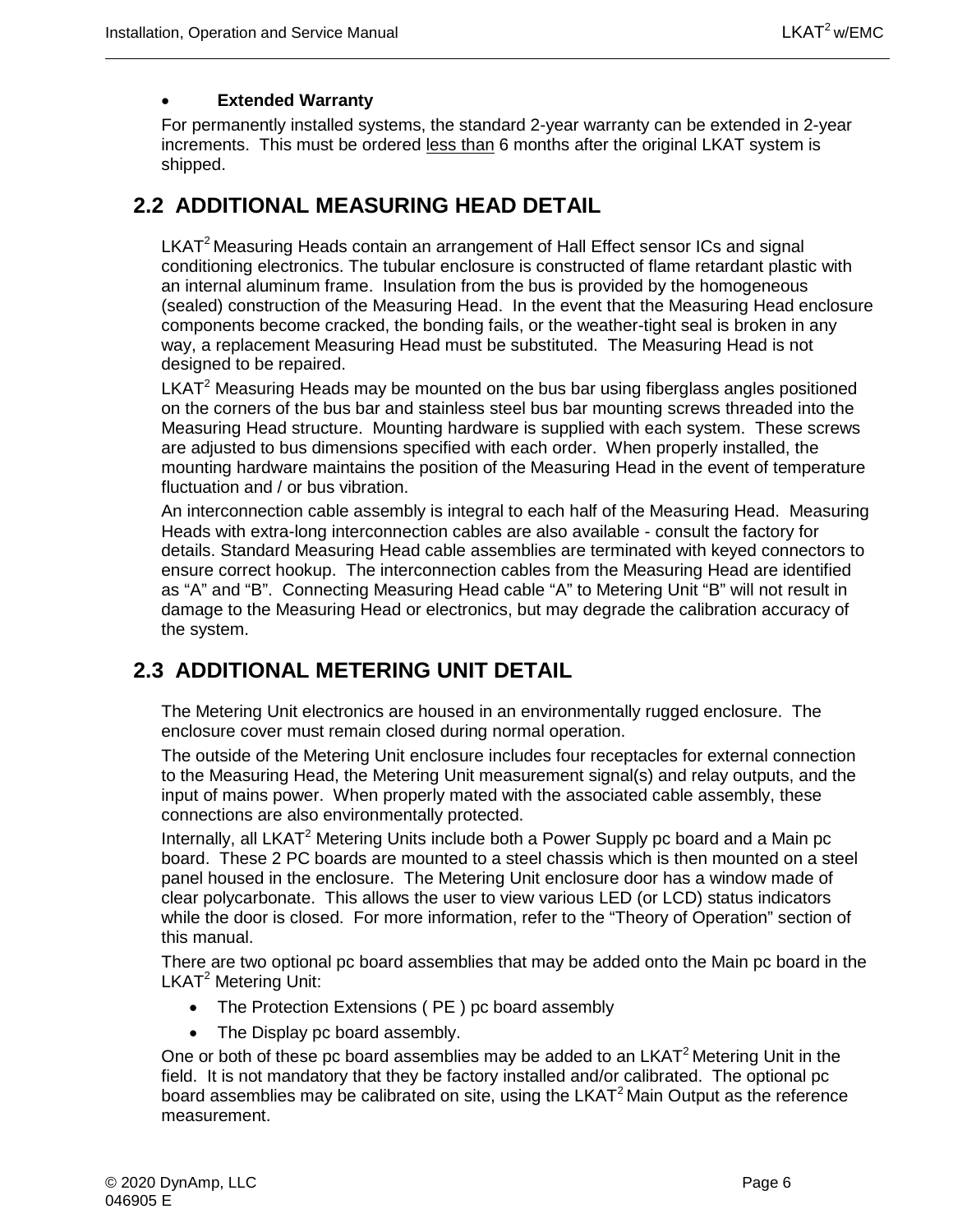## <span id="page-20-0"></span>**2.4 ADDITIONAL INDICATOR AND OUTPUT DETAIL**

As noted on the specifications page, the LKAT<sup>2</sup> System Metering Unit includes several visual indicators. These include:

- Accuracy Diagnostics (operational status) LEDs: green = OK, red = system problem (see Section - "Theory of Operation").
- Over / Reverse Current Trip status LEDs: green = measured current does not exceed the setpoint, red = measured current exceeds the setpoint.
- (Optional) Illuminated LCD digital display of measured current.

Available via the Metering Unit output cable:

- Isolated signal output proportional to bus current being measured. This output may be configured for various zero and full-scale values.
- Normally open and normally closed relay contacts indicate Accuracy Diagnostics (AD) operational status (same as green and red LEDs).
- Normally open and normally closed relay contacts indicate over / reverse current trip status (same as green and red LEDs). For failsafe operation, the relay coil is energized in the normal condition (no over / reverse trip).

The table below lists the features associated with the Main and PE pc board assemblies.

<span id="page-20-2"></span>

|                                                         | <b>Main PC</b><br><b>Board</b><br><b>Assembly</b> | with PE PC<br><b>Board Assembly</b> |
|---------------------------------------------------------|---------------------------------------------------|-------------------------------------|
| <b>Isolated Output</b>                                  |                                                   | +1 for 2 total                      |
| <b>Operational Status LEDs &amp; Relay Contacts</b>     |                                                   | $+0$ for 1 total                    |
| Overcurrent / Reverse Trip Status LEDs & Relay Contacts |                                                   | +2 for 3 total                      |

**Table 2.1 Main and PE PC Board Assembly Features**

Checking field calibration of  $LKAT<sup>2</sup>$  Systems requires use of a reference current transducer with calibration accuracy of 0.1% full-scale or better. Contact DynAmp, LLC for calibration of the LKAT<sup>2</sup> System. Refer to "Maintenance and Spare Parts" section for more information.

## <span id="page-20-1"></span>**2.5 INTERCONNECTION CABLE DETAIL**

The LKAT<sup>2</sup> System is supplied with two cable assemblies in addition to those connected to the Measuring Head.

The power input cable assembly. A keyed circular connector terminates one end for connection to the Metering Electronics. The other end is unterminated for connection to the power source by the user during installation.

The system output cable assembly. A keyed circular connector terminates one end for connection to the Metering Electronics. The other end is unterminated for connection to customer instrumentation and system for control and protection. The system output cable is a 17-conductor type. However, only 8 of the 17 conductors are used when the optional PE pc board assembly is NOT installed. The unused conductors may be trimmed flush to cable jacket. The user connects this cable from the Metering Unit to the appropriate inputs during installation.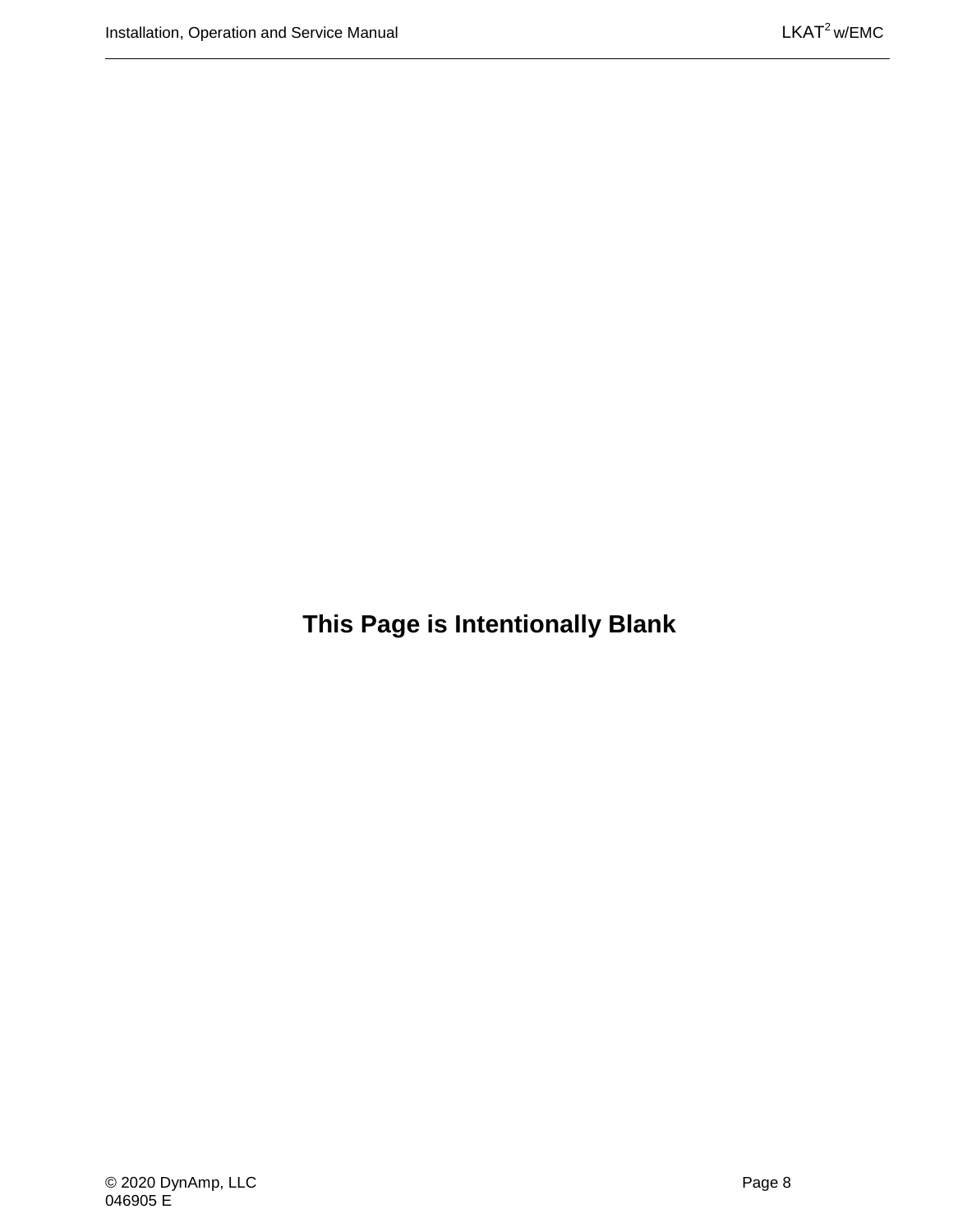## <span id="page-22-0"></span>**3. SPECIFICATIONS**

## **Table 3.1 LKAT2 System Specifications (subject to change without notice)**

<span id="page-22-1"></span>

| <b>MAIN ANALOG SIGNAL OUTPUT</b>                                                                      |                                                                                                                                                                |
|-------------------------------------------------------------------------------------------------------|----------------------------------------------------------------------------------------------------------------------------------------------------------------|
| Main Output Full-Scale Measuring Range                                                                | ±5kA to ±150kA (Contact factory for full-scale<br>measuring ranges > 100kA)                                                                                    |
| Signal Output Type (configurable)                                                                     | Zero kA<br>± Full-scale kA                                                                                                                                     |
| mA output max. burden: 10V                                                                            | 0 <sub>m</sub> A<br>$±20mA$ max.                                                                                                                               |
| mA output max. loop/load resistance: $500\Omega$                                                      | $+20$ & $-12mA$<br>4mA                                                                                                                                         |
| V output min. load resistance: $100k\Omega$                                                           | 0V<br>±1V                                                                                                                                                      |
|                                                                                                       | 0.2V<br>$-0.6V$ to $+1V$                                                                                                                                       |
|                                                                                                       | 0V<br>±10V                                                                                                                                                     |
| Signal Output Calibration Accuracy *                                                                  | 2V<br>$-6V$ to $+10V$<br>±0.25% full-scale                                                                                                                     |
|                                                                                                       |                                                                                                                                                                |
| Linearity Error *                                                                                     | ±0.1% of full-scale                                                                                                                                            |
| Repeatability Error Limits *                                                                          | ±0.1% of full-scale                                                                                                                                            |
| Response Time (t <sub>d</sub> ) *                                                                     | $\leq 100 \text{ }\mu\text{s}$                                                                                                                                 |
| di/dt Accurately Followed *                                                                           | $500$ A/ $\mu$ s                                                                                                                                               |
| Frequency Response *                                                                                  | Switch selectable low-pass filter :                                                                                                                            |
|                                                                                                       | No filter / 330hz / 660hz                                                                                                                                      |
|                                                                                                       | (refer to Figure 3.1 for additional info.)                                                                                                                     |
| <b>Temperature Sensitivity</b>                                                                        | ±50ppm/°C or better                                                                                                                                            |
| <b>Mains Voltage Sensitivity</b>                                                                      | ±0.001%/V                                                                                                                                                      |
| * At DynAmp reference conditions: Ambient 25°C ± 2°C (77°F ± 4°F) / Mains 120/240V AC RMS, 60Hz ± 1Hz |                                                                                                                                                                |
| <b>MAIN STATUS INDICATORS</b>                                                                         |                                                                                                                                                                |
| <b>Accuracy Diagnostics</b>                                                                           | Indicates LKAT <sup>2</sup> System proper operation or<br>operational problem                                                                                  |
| <b>Accuracy Diagnostics Status LEDs</b>                                                               | Green LED indicates proper operation<br>Red LED indicates operational problem                                                                                  |
| <b>Accuracy Diagnostics Status Relay Function</b>                                                     | Relay coil de-energizes when operational<br>problem detected or mains power lost.                                                                              |
| Over / Reverse Current Trip Setpoint Qty. (1)                                                         | Factory/field configurable to trip on either<br>over current (+5%+100% of full-scale) or<br>reverse current (-5%-100% of full-scale).<br>Setpoint accuracy ±2% |
| Over / Reverse Current Status LEDs                                                                    | Green indicates operation OK - No Trip<br>Red indicates measured current exceeds Trip<br>Setpoint                                                              |
| Over / Reverse Current Status Relay                                                                   | Relay coil de-energizes when measured<br>current exceeds Trip Setpoint or mains power<br>lost.                                                                 |
| All Relay Function                                                                                    | Form C: Normally Open and Normally Closed<br>Contacts (non-latching)                                                                                           |
| <b>All Relay Contact Ratings</b>                                                                      | 120/250 VAC: 8A<br>30 VDC: 8A<br>Relay response time 10mS typical                                                                                              |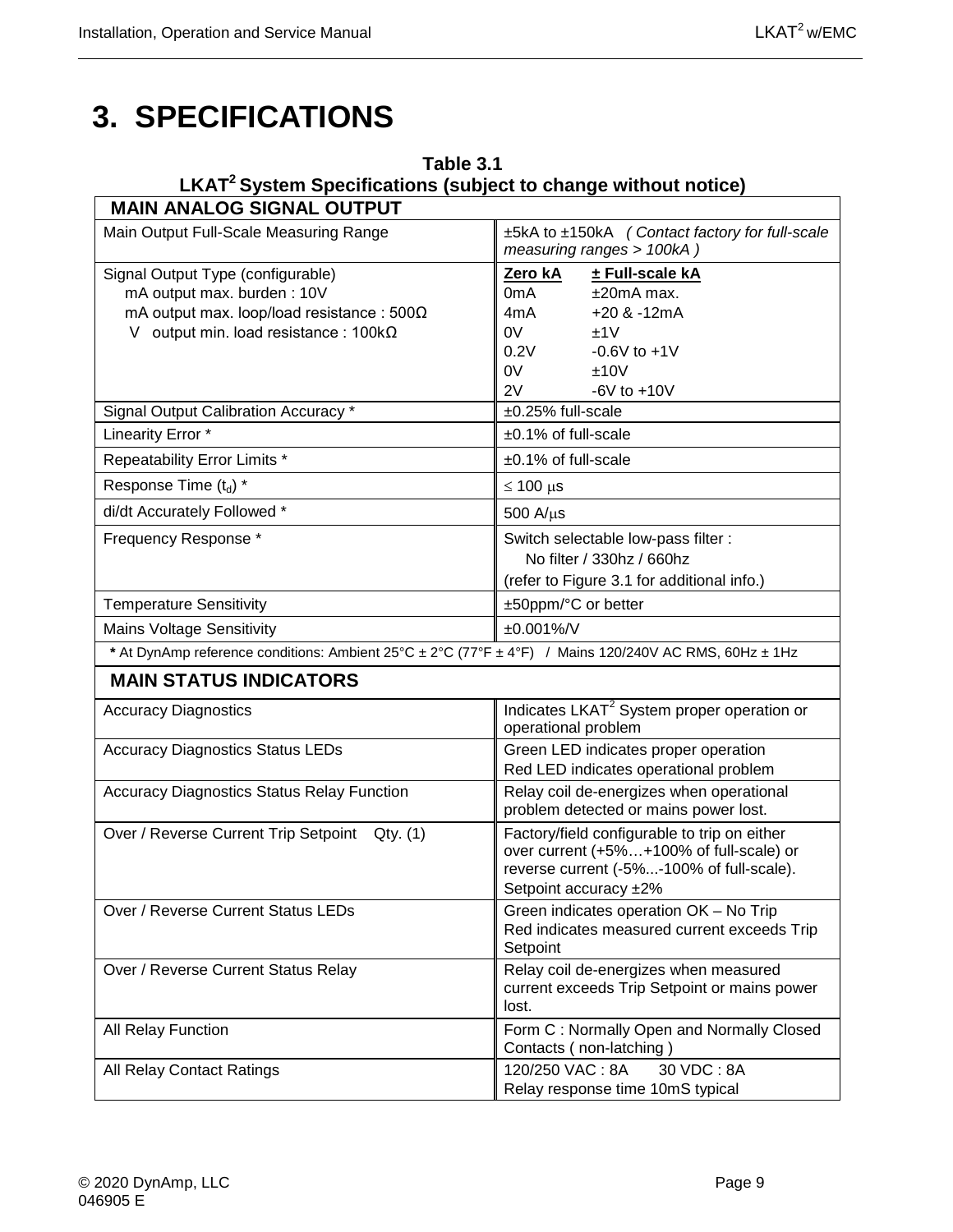#### **Table 3.1 LKAT2 System Specifications (subject to change without notice), Continued**

| <b>OPTIONAL PROTECTION EXTENSIONS ( PE )</b>                                                         |                                                                                                                                |  |  |  |  |  |
|------------------------------------------------------------------------------------------------------|--------------------------------------------------------------------------------------------------------------------------------|--|--|--|--|--|
| PE Full Scale Measuring Range (scaled<br>independently and isolated from main output)                | ±5kA to ±200kA (Contact factory for full-scale<br>measuring ranges > 100kA)                                                    |  |  |  |  |  |
| PE analog output configuration and performance<br>specifications                                     | Same as Main output above with all configuration<br>and scaling independent from main output                                   |  |  |  |  |  |
| PE Over / Reverse Current Trip Setpoints - Qty. (2) -<br>Field configurable                          | Function and specification same as Main Over /<br>Reverse above with independent LEDs,<br>configurations, scalings and outputs |  |  |  |  |  |
| <b>OPTIONAL DISPLAY</b>                                                                              |                                                                                                                                |  |  |  |  |  |
| Digital Display of Bus Current in kA units                                                           | 3 1/2 Digit Green LCD ±2% Full-scale                                                                                           |  |  |  |  |  |
| Displayed Value (configurable)                                                                       | DC or True RMS                                                                                                                 |  |  |  |  |  |
| NOTE: Optional display reduces maximum ambient temperature of metering unit to 50°C                  |                                                                                                                                |  |  |  |  |  |
| <b>GENERAL</b>                                                                                       |                                                                                                                                |  |  |  |  |  |
| Input Power: (any voltage within the specified range<br>can be connected without any wiring changes) | 85 to 264Vac @ 47 to 440Hz /<br>110 to 264Vdc.                                                                                 |  |  |  |  |  |
| Burden on Mains (max)                                                                                | 30 VA                                                                                                                          |  |  |  |  |  |
| Working Voltage: Signal Output to Metering Unit<br>Low Voltage Circuit                               | 450Vrms                                                                                                                        |  |  |  |  |  |
| Working Voltage: Bus to Metering Unit Low Voltage<br>Circuit                                         | 1500Vdc                                                                                                                        |  |  |  |  |  |
| Working Voltage: Mains Supply to Metering Unit<br>Low Voltage Circuit                                | 264Vrms                                                                                                                        |  |  |  |  |  |
| Working Voltage: Mains Supply to chassis                                                             | 264Vrms                                                                                                                        |  |  |  |  |  |
| Working Voltage: Output to chassis                                                                   | 450Vrms                                                                                                                        |  |  |  |  |  |
| Isolation: Measuring Head surface to signal outputs                                                  | 6000Vrms for 1 minute                                                                                                          |  |  |  |  |  |
| Isolation: Mains supply to signal outputs                                                            | 1000Vrms for 1 minute                                                                                                          |  |  |  |  |  |
| Isolation: Mains or signal output to chassis                                                         | 2000 Vrms for 1 minute                                                                                                         |  |  |  |  |  |
| <b>Installation Category</b>                                                                         | Ш                                                                                                                              |  |  |  |  |  |
| <b>Pollution Degree</b>                                                                              | $\overline{2}$                                                                                                                 |  |  |  |  |  |
| <b>ENVIRONMENTAL</b>                                                                                 |                                                                                                                                |  |  |  |  |  |
| Operating Ambient Temperature Range of Metering<br>Unit Location                                     | -10 $^{\circ}$ C to 60 $^{\circ}$ C<br>(14°F to 140°F)                                                                         |  |  |  |  |  |
| Operating Ambient Temperature Range of<br><b>Measuring Head</b>                                      | -20°C to 80°C<br>(-4°F to 176°F)                                                                                               |  |  |  |  |  |
| Environmental rating: Measuring Head and cable<br>connection at Measuring Head                       | IP <sub>65</sub>                                                                                                               |  |  |  |  |  |
| Environmental rating: Metering Unit and cable<br>connection at Metering Unit                         | IP <sub>65</sub>                                                                                                               |  |  |  |  |  |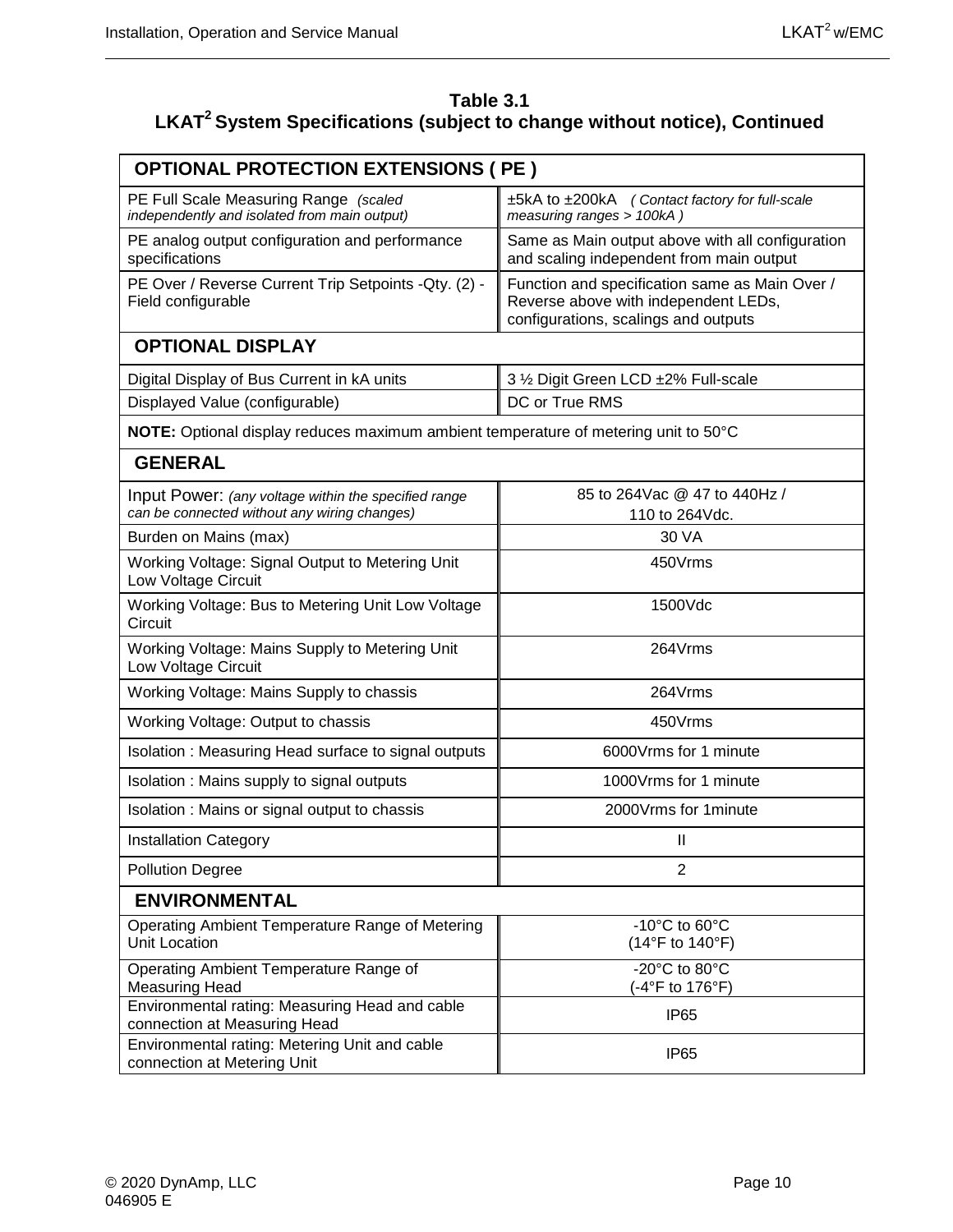#### **Table 3.1 LKAT2 System Specifications (subject to change without notice), Continued**

| <b>PHYSICAL</b>                                  |                                                  |
|--------------------------------------------------|--------------------------------------------------|
| Measuring Head Weight                            | Typically 1 to 6 kg (3 to 13lbs.)                |
| Metering Unit Weight (Typical)                   | Typically 3kg (7lbs.)                            |
| <b>Standard Length Measuring Head Connection</b> | 10m (33 ft.)                                     |
| Cables (2) Optional custom lengths may be        | Cable fixed to Measuring Head with connector for |
| available up to 50m (164 ft.)                    | Meter Unit on opposite end                       |
| Standard Length Signal Output Cable (1)          | 30m (100 ft.)                                    |
| Optional custom lengths are available            | Connector for Metering Unit on one end,          |
|                                                  | unterminated on opposite end                     |
| Standard Length Power Input Cable (1)            | 10m (33 ft.)                                     |
| Custom lengths are available                     | Connector for Meter Unit on one end,             |
|                                                  | unterminated on opposite end                     |

**Figure 3.1 LKAT2 Frequency Response**

### **Normalized LKAT Bandwidth**

<span id="page-24-0"></span>

| F.S. Bus Current (kA)  | 5 to 50 | 60 |      | 80   |      | 100 |
|------------------------|---------|----|------|------|------|-----|
| Corner Frequency (kHz) | 2.248   |    | .606 | .405 | .249 |     |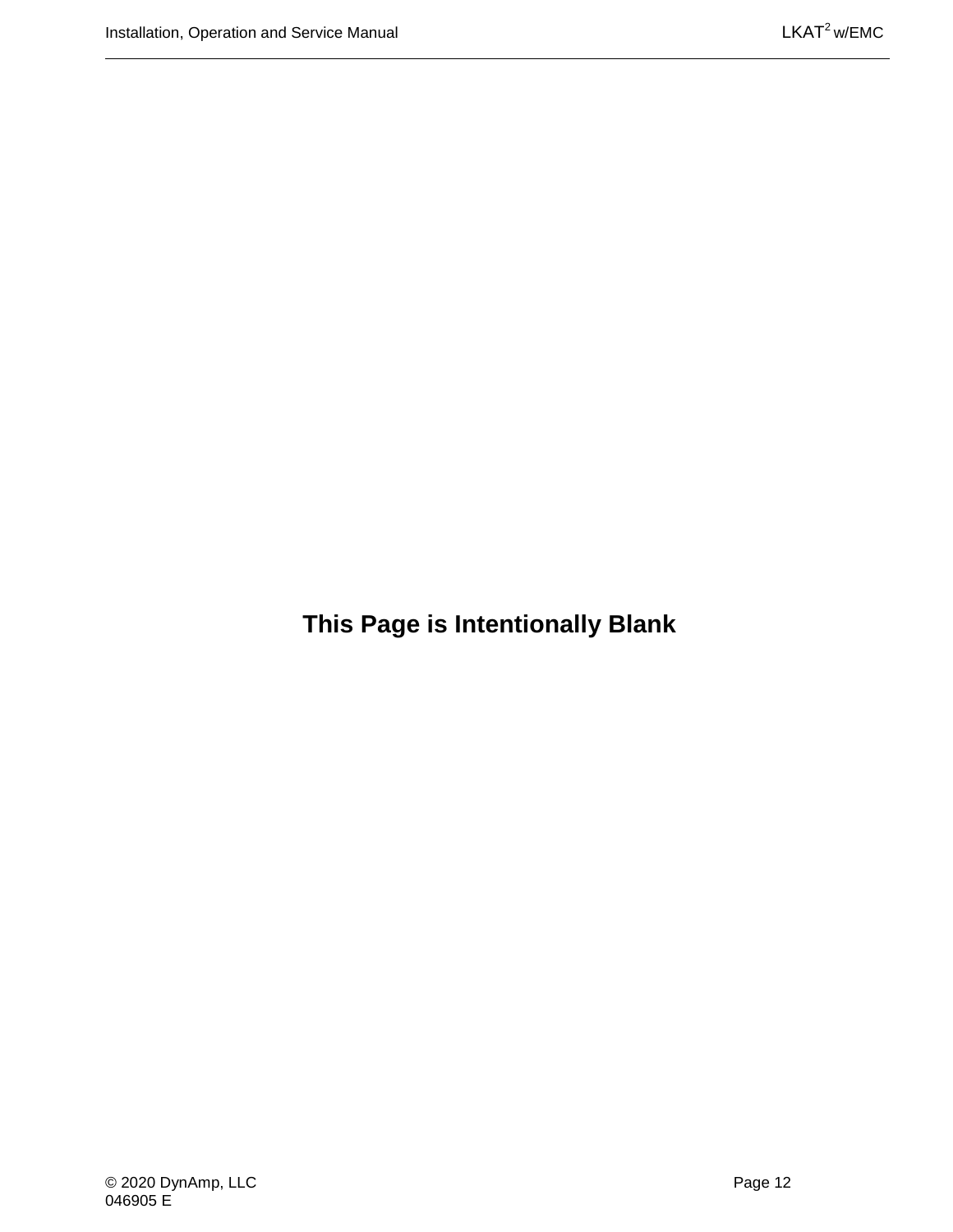## <span id="page-26-0"></span>**4. INSTALLATION**

## <span id="page-26-1"></span>**4.1 HANDLING PRECAUTIONS**

 $LKAT<sup>2</sup>$  Systems should be handled with the same care as any precision measuring instrument. Severe jolts or bumps to the Measuring Head or Metering Unit may cause movement of internal parts, and possibly a malfunction. **Personnel involved in the installation should be familiar with the technical terms, warnings, and instructions in this manual, and all plant safety rules, and be able to follow these regulations.**

The complete system should be inspected for shipping damage at the earliest opportunity. Visible damage must be reported to the carrier immediately. Concealed damage (not evident until the system is operated) must be reported to DynAmp, LLC immediately.

## <span id="page-26-2"></span>**4.2 INSTALLATION CONSIDERATIONS**

Read the following before mounting the Measuring Head:

- 1. The Measuring Head is designed to be installed on high voltage bus bars. All interconnection cables must be safely routed away from bus bars and high voltages. Do not allow any interconnection cable to contact bus bars or high voltages. Ignoring the installation precautions and warnings can result in severe personal injury or equipment damage.
- 2. Always follow all local and plant safety procedures when the unit is to be installed on a live bus.
- 3. Choose a mounting location for the Measuring Head where the ambient air temperature does not exceed the specified temperature limits. The LKAT<sup>2</sup> Measuring Head may be located indoors or outdoors, but should be kept away from extreme heat and solvents. Measuring Head installations in direct sunlight are not recommended, as excessive temperature rise could result in measurement error or damage to the Measuring Head enclosure. If the Measuring Head is to be installed in an especially harsh environment, please contact the factory to discuss special requirements.
- 4. No part of the Measuring Head or Metering Unit should be submerged under water.
- 5. The Measuring Head must be installed with proper polarity. An arrow indicates the direction that conventional bus current must flow through the aperture (+) to (-). No damage will occur if the Measuring Head is reversed, but the system output will indicate current flow in the reverse direction.
- 6. Measuring Heads are shipped in matched halves. Make sure that the same serial number is present on both halves of the Measuring Head and the Metering Unit. The two Measuring Head halves should mate squarely and evenly without forcing or twisting.
- 7. The Measuring Head is not grounded; however, the Measuring Head cables should be disconnected from the Metering Unit prior to installation or maintenance to minimize the possibility of electrical shock.
- 8. Measuring Heads are shipped with mounting hardware. The mounting screws may require adjustment for appropriate position and holding force on the bus. Refer to Outline & Mounting  $-$  LKAT<sup>2</sup> Measuring Head drawing.

Whenever possible, the Measuring Head should be installed on the longest straight run of the bus that is available in an area free of other bus structures. The status accuracy diagnostics LEDs and relay contacts indicate proper operation in a given Measuring Head location.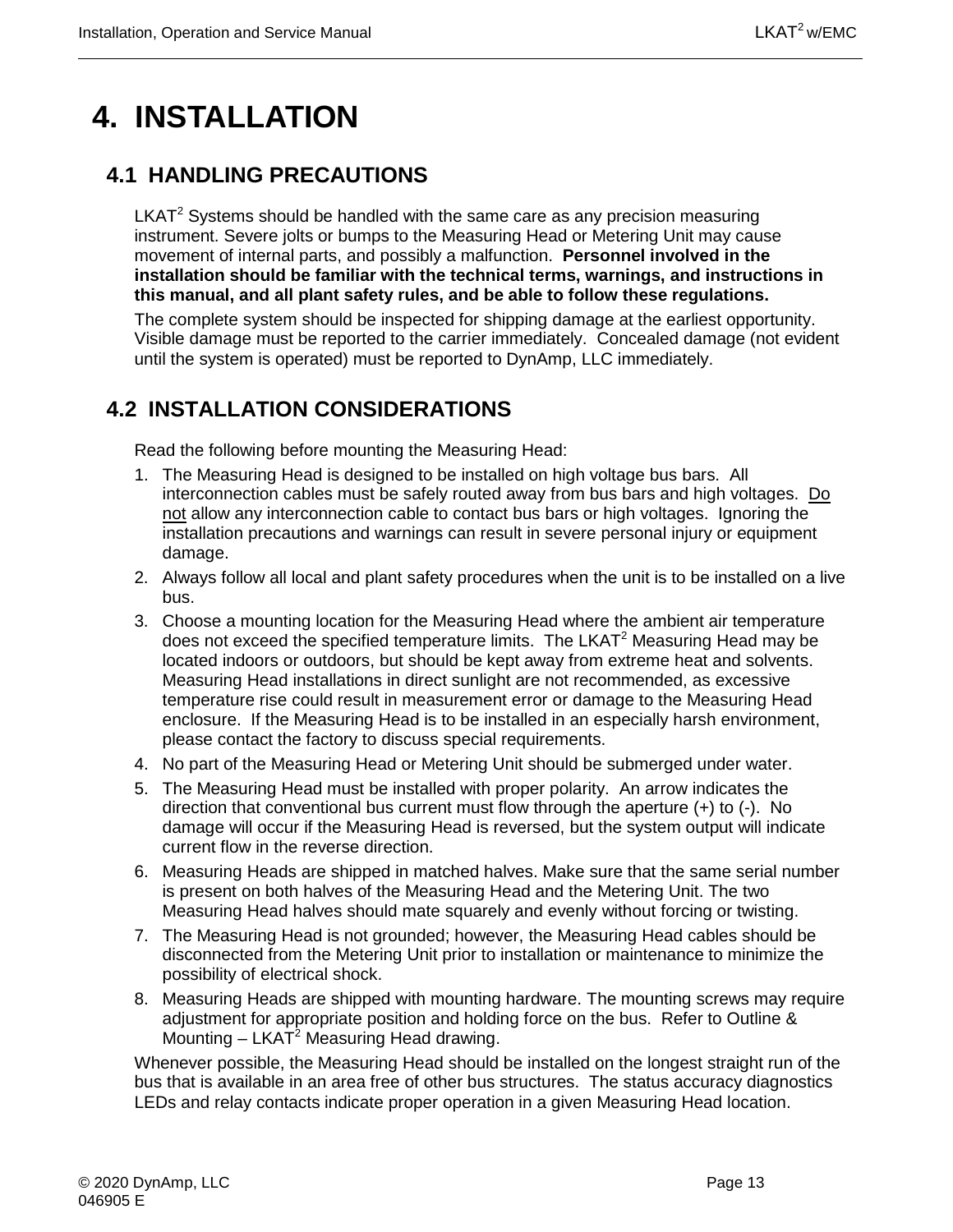## <span id="page-27-0"></span>**4.3 OFF-BUS FUNCTIONAL CHECK (OPTIONAL)**

After unpacking the LKAT<sup>2</sup> System (but prior to installation), the following functional check of the system is recommended:

- 1. Locate a convenient temporary power source for the LKAT<sup>2</sup> System. This may or may not be in the location where the system will be installed. The power source must be in the range 85 to 264Vac @ 47 to 440Hz, or 110 to 264Vdc for Standard AC/DC input power, or +24Vdc for Special Order +24Vdc input power. The system draws a maximum of 30 voltamperes.
- 2. Refer to the drawing "Wiring Diagram,  $LKAT^2$  System" included at the end of this manual. Attach a suitable connector to the unterminated end of the input power cable assembly for connection to the power source to be used for this check.
- 3. Connect the Measuring Head cables A & B to the Metering Unit.
- 4. Connect the power input cable assembly to the Metering Unit and energize the unit.
- 5. Observe the LEDs on the Main pc board assembly. If the LEDs light green, the system is functioning properly. If LED (Accuracy Diagnostics "AD") lights red, skip to "Troubleshooting an Accuracy Diagnostics Fault Indication" in the "Theory of Operation" section of this manual. If LED (Trip 1) lights red, make measurements and complete the form "LKAT<sup>2</sup> Diagnostic Measurements Form  $-$  Zero Primary Current" and contact the factory.

Refer to Form 1, LKAT<sup>2</sup> Diagnostic Measurements Form – Zero Primary Current. Allow the system one hour to stabilize prior to making measurements. Make measurements and record data shown on the form. File the completed test form for future reference. It is OK to make these measurements away from location where the LKAT<sup>2</sup> System will be installed, but this should be noted on the form.

## <span id="page-27-1"></span>**4.4 MEASURING HEAD INSTALLATION**

The Measuring Head halves are mated together around the bus. The Measuring Head is comprised of two "L" shaped halves. Each half is identified with a serial number which must match followed by an "A" or "B". One interconnection cable exits from each corner box on each half. The two halves are held together by four locking screws which are installed after the Measuring Head is securely positioned around the bus bar.

When the Measuring Head is installed on a running ("horizontal") bus, the Measuring Head interconnection cable assemblies should exit the corner enclosures on bottom side of the bus bar. This reduces chances of ingress by pollutants and minimizes heating of the Measuring Head electronics by the bus.

For rising ("vertical") busses, the Measuring Head interconnection cables may be located on any side of the bus, depending on mechanical and thermal considerations. Avoid mounting elbows with cable assemblies above vertical bus. The Measuring Head should be mounted on the bus bar so conventional  $(+)$  to  $(-)$  current flows in the direction of the arrow on the Measuring Head.

The following tools and materials may be required for installation:

| 3/16" hex wrench (included with Measuring Head)                                 |  |  |  |  |  |
|---------------------------------------------------------------------------------|--|--|--|--|--|
| <sup>1</sup> Drill, drill bits, mounting hardware, screwdrivers, wrenches, etc. |  |  |  |  |  |
| Cable puller, cable ties, ladder, etc.                                          |  |  |  |  |  |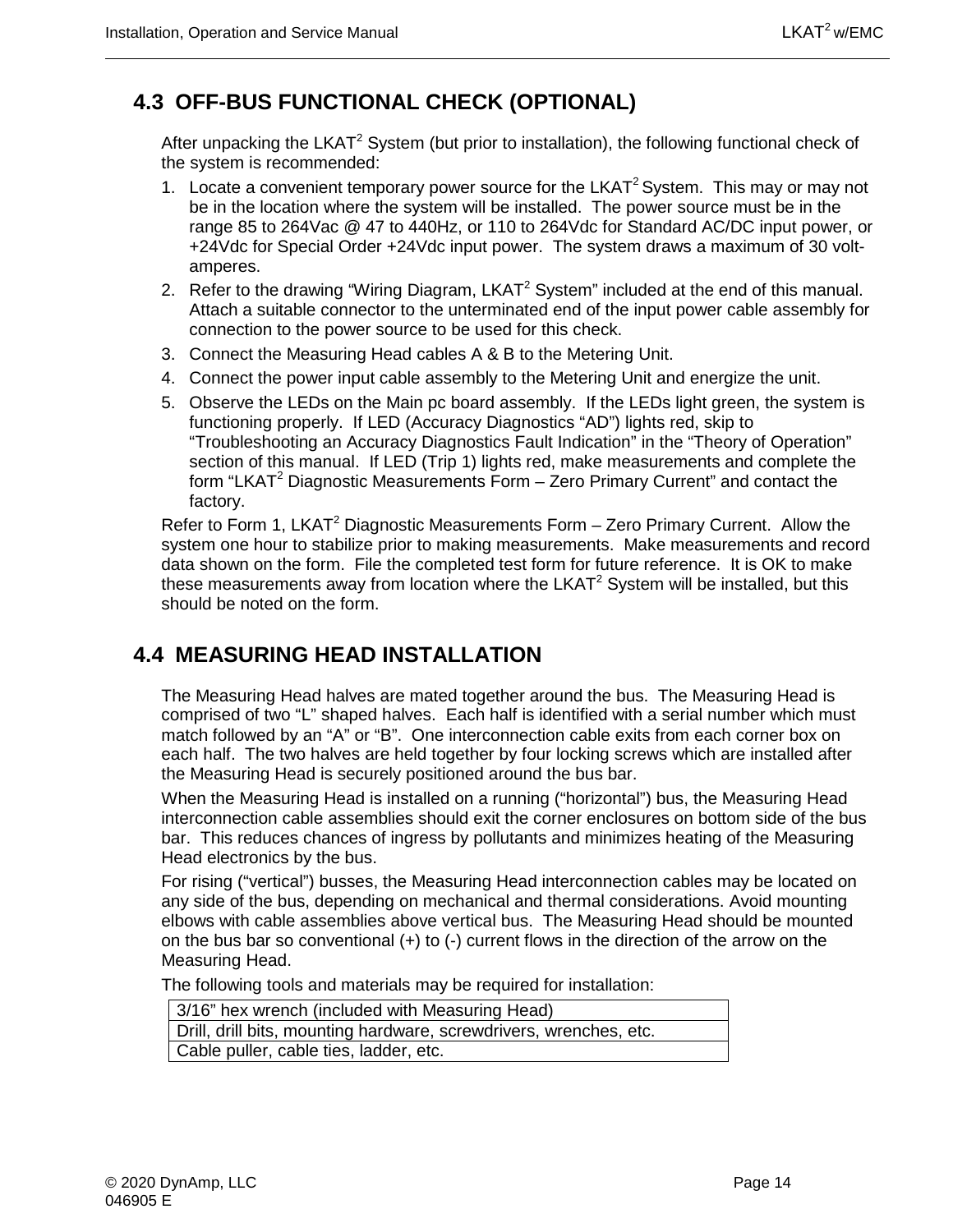

<span id="page-28-0"></span>Refer to drawings "Outline and Mounting LKAT<sup>2</sup> Measuring Head" and "LKAT<sup>2</sup> Head Mounting Methods & Reference Dimensions" at the end of this manual.

For Measuring Heads with "P" dimension **greater than 90mm**, the following steps are recommended sequences for installing the Measuring Head:

- 1. Determine the position where the Measuring Head will be installed. Bus bar(s) should be free from grease and dust for the best adhesion of the LKAT<sup>2</sup> 90 $^{\circ}$  mounting angles to the bus bar(s).
- 2. Remove the backing from the adhesive foam strips on the fiberglass mounting angles. Position the mounting angles in position on the corners of the bus bar in the desired location.
- 3. Position the two "L-shaped" Measuring Head halves around the bus and the mounting angles, (if used). Mate the two halves, pressing them together until the tubes bottom out on the elbows.
- 4. Install the four locking screws on the outside of the square tubes adjacent to the place where the Measuring Head halves split apart. Do not over tighten the locking screws. Refer to Outline & Mounting  $-$  LKAT<sup>2</sup> Measuring Head drawing.
- 5. Tighten the bus mounting screws a few turns at a time in a circular pattern around the aperture of the Measuring Head, on the front side, then on back side of the Measuring Head. For most applications, the Measuring Head should be centered on the bus bar. The bus mounting screws should press against the foam tape on the mounting angle surface on the outside of the bus bar. Refer to Outline & Mounting  $- LKAT<sup>2</sup>$  Measuring Head drawing. Do not overtighten bus mounting screws.
- 6. Route the Measuring Head interconnection cables away from the bus and other high voltages.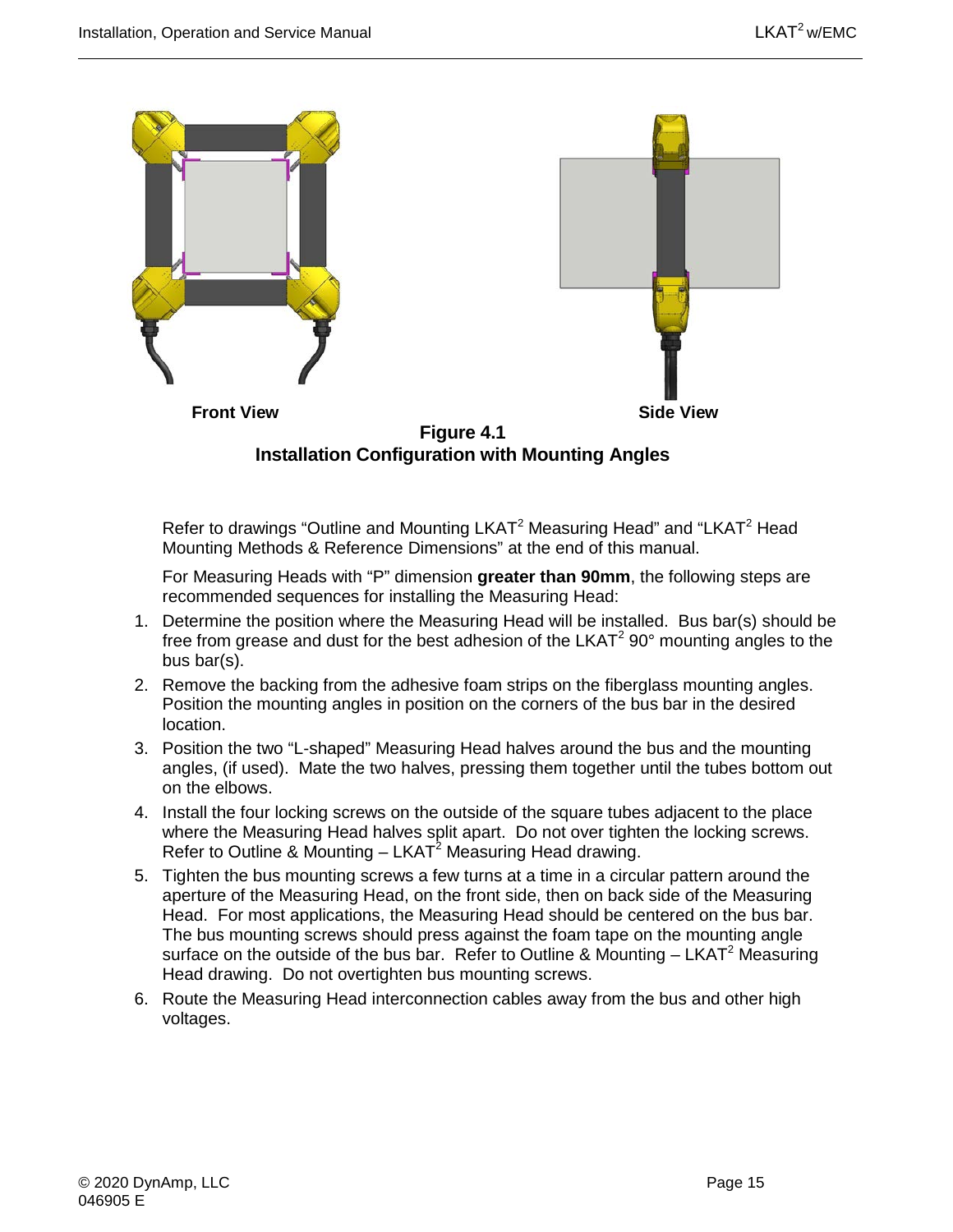For Measuring Heads with "P" dimension of **60mm and/or 90mm**, the following steps are recommended sequence for installing the Measuring Head:

- 1. Determine the position where the Measuring Head will be installed. Bus bar(s) should be free from grease and dust.
- 2. Install mounting screws in each of the threaded inserts in the Measuring Head (2 places per elbow). Turn screws clockwise such that about ½" (12.7mm) of the screw protrudes inside the elbow aperture.
- 3. Install one PEEK plastic cap nut on each mounting screw. (8 places total).
- 4. Position the two "L-shaped" Measuring Head halves around the bus. Mate the two halves, pressing them together until the tubes bottom out on the elbows.
- 5. Install the four locking screws on the outside of the square tubes adjacent to the place where the Measuring Head halves split apart. Do not over tighten the locking screws. Refer to "Outline & Mounting - LKAT2 Measuring Head" drawing.
- 6. Tighten the bus mounting screws a few turns at a time in a circular pattern around the aperture of the Measuring Head, on the front side, then on back side of the Measuring Head. For most applications, the Measuring Head should be centered on the bus bar. The PEEK cap nuts should press against the outside of the bus bar. Do not overtighten bus mounting screws.
- 7. Route the Measuring Head interconnection cables away from the bus and other high voltages.

## <span id="page-29-0"></span>**4.5 METERING UNIT INSTALLATION**

The location of the Metering Unit should be determined by the following factors:

- 1. Ambient air temperature must stay in the specified range at all times.
- 2. The location should not be exposed to direct sunlight.
- 3. The location should be within reach of the Measuring Head cables supplied with the system. Standard Measuring Head cable length is 33 feet (10 meters). Extra-long Measuring Head cables may also be ordered for special applications.
- 4. Route interconnection cables away from bus and other high voltages. Refer to Metering Unit Outline & Mounting drawing at the end of this manual. Anchor the cabinet in the desired location after ensuring adequate cable reach.
- 5. Connect Measuring Head cable assemblies to the Metering Unit.
- 6. Refer to the LKAT<sup>2</sup> System Wiring Diagram. The output cable assembly consists of 20AWG shielded twisted pair cable (8 pairs) with 17 (one contact position in output connector is unused) position circular connector on one end, and stripped, tinned wires on the other end. The twisted wire pairs are jacketed with black and white PVC. Each pair has the pair number imprinted on the jacket. Connect the output cable assembly wires to the appropriate points in the process electronics system.
- 7. A 3-conductor power cable is supplied with the system. Connect power cable to the Metering Unit.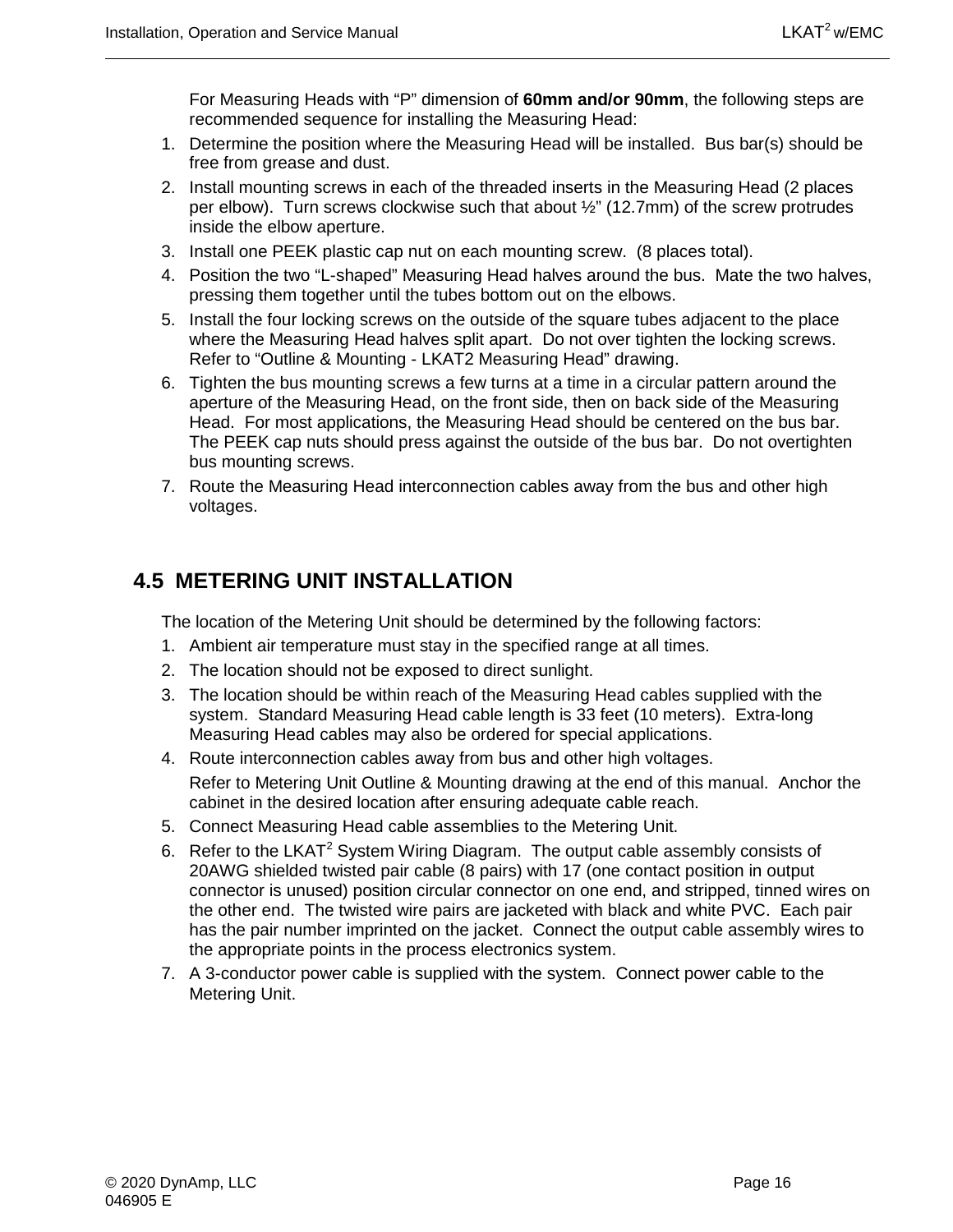## <span id="page-30-0"></span>**4.6 SYSTEM CHECKOUT**

Recheck all wiring connections against the drawings to ensure proper installation. Energize the LKAT<sup>2</sup> System. Confirm that the green status LEDs are illuminated. If accuracy diagnostic LED lights red, skip to "Troubleshooting an Accuracy Diagnostics Fault Indication" in the "Theory of Operation" section of this manual.

Energize the rectifier to the desired test current. Calculate the expected Metering Unit output signal magnitude at the test current.

The measured Metering Unit output signal magnitude should be equal to (or very close to) the expected value that was calculated.

If the Digital Display option is included in the Metering Unit, the displayed kA level should also be equal to (or very close to) the expected value that was calculated.

Refer to "Specifications" section of this manual for more information.

Photocopy the appropriate  $LKAT^2$  Diagnostic Measurements Forms. Form 1 is for diagnostic measurements at zero bus current (with the Measuring Head on or off the bus). Form 2 is for diagnostic measurements with the Measuring Head installed on the bus with the bus energized. Follow the directions to measure and record necessary information.

**NOTE :**

- These forms are intended to help keep accurate records of  $LKAT<sup>2</sup>$  functional tests.
- This information may prove valuable in the event of a malfunction.
- These measurements do not constitute system calibration.
- Space is provided for the recording of three sets of readings.
- Voltages may vary slightly with temperature extremes.
- System performance will typically remain within nominal specifications when measured levels fall within the acceptable limits shown on the forms.
- Levels must be measured and recorded under test conditions shown on the forms.
- The Metering Unit cover must be open during system checkout, as all measurements are made inside the Metering Unit on the Main pc board terminal blocks. The cover should remain firmly closed during normal operation.

**Always** complete these forms in full **before** contacting the factory.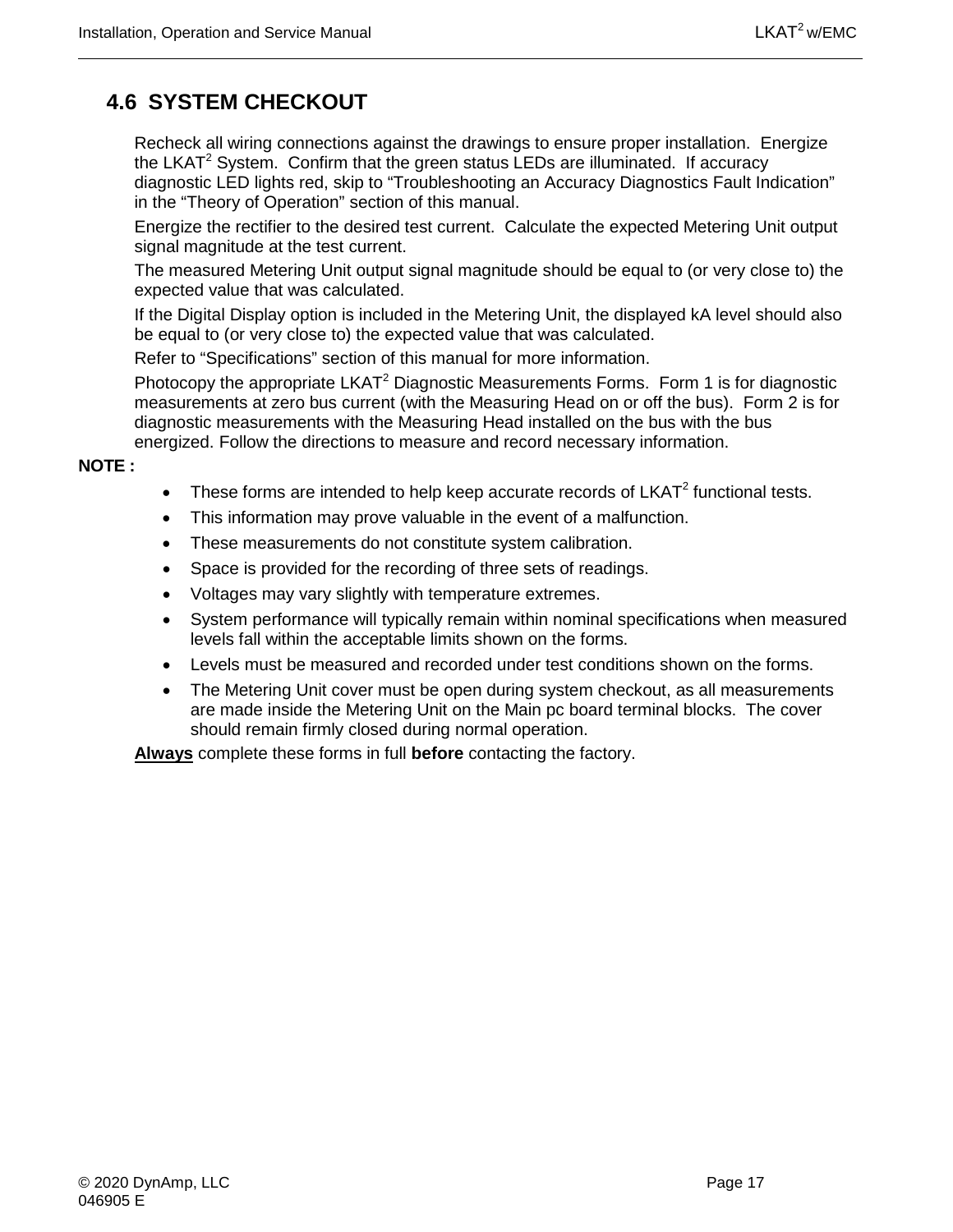#### **Form 1 LKAT2 Diagnostic Measurements Form – Zero Primary Current**

<span id="page-31-0"></span>Instructions:

- 1.) Ensure that the Metering Unit is energized and both Measuring Head halves are mated and connected to the Metering Unit.
- 2.) Ensure that Measuring Head is off bus, or that bus is de-energized.
- 3.) Measure and record the information below (make additional copies of this form as needed).
- 4.) Record Serial Numbers.

#### **TEST CONDITIONS:**

#### **ZERO PRIMARY CURRENT (Measuring Head may or may not be installed on bus); LKAT2 SYSTEM must be ENERGIZED for AT LEAST ONE HOUR.**

| <b>MEASURE</b>                                              | $(+)$ DMM<br>at | $(-)$ DMM<br>at | <b>ACCEPTABLE</b><br><b>RANGE</b>                                               | <b>DATE</b><br>$\sqrt{2}$                   | <b>DATE</b><br>$\frac{1}{2}$                                                                                        | <b>DATE</b> |
|-------------------------------------------------------------|-----------------|-----------------|---------------------------------------------------------------------------------|---------------------------------------------|---------------------------------------------------------------------------------------------------------------------|-------------|
| $+V_{\rm Hall}$<br>Supply-A                                 | $P4-1$          | P4-3            | $+12V$<br>$(\pm 0.5V)$                                                          |                                             |                                                                                                                     |             |
| $+V_{\rm Hall}$<br>Supply-A                                 | P4-2            | P4-3            | $+12V$<br>$(\pm 0.5V)$                                                          |                                             |                                                                                                                     |             |
| $+15V$<br>supply                                            | P4-4            | P4-5            | $+15V$<br>$(\pm 0.5V)$                                                          |                                             |                                                                                                                     |             |
| $-15V$<br>supply                                            | P4-6            | P4-5            | $-15V$<br>$(\pm 0.5V)$                                                          |                                             |                                                                                                                     |             |
| Input<br>A1                                                 | $P1-1$          | $P1-2$          | 0V<br>$(\pm 5mV)$                                                               |                                             |                                                                                                                     |             |
| Input<br>A2                                                 | $P1-3$          | $P1-2$          | 0V<br>$(\pm 5mV)$                                                               |                                             |                                                                                                                     |             |
| Input<br><b>B1</b>                                          | $P2-1$          | $P2-2$          | 0V<br>$(\pm 5mV)$                                                               |                                             |                                                                                                                     |             |
| Input<br><b>B2</b>                                          | P2-3            | $P2-2$          | 0V<br>$(\pm 5mV)$                                                               |                                             |                                                                                                                     |             |
| Output<br>Current<br>Loop<br>Burden at<br><b>Full-Scale</b> | P3-1            | P3-2            | 10.2V<br>max                                                                    |                                             |                                                                                                                     |             |
| <b>Serial Numbers:</b>                                      |                 |                 | $\circledcirc\circledcirc\circledcirc\circledcirc$<br>P <sub>2</sub><br>8765432 | 00000000<br>8 7 6 5 4 3 2                   | <b>MAIN PCB</b><br>ASSY<br>P1                                                                                       |             |
| <b>Metering Unit</b>                                        |                 |                 |                                                                                 | <b>INPUT &amp; SENSOR</b><br>DC POWER       | <b>INPUT &amp; SENSOR</b><br>DC POWER                                                                               | P4          |
| <b>Measuring Head</b><br>A Half:                            |                 |                 |                                                                                 | ON OPTIONAL<br>PE PCB                       | $\begin{array}{c} \circ \\ \circ \\ \circ \\ \circ \\ \circ \\ \circ \\ \circ \\ \end{array}$<br>DC POWER<br>INPUTS |             |
|                                                             |                 |                 |                                                                                 | OUTPUT<br>1 2 3 4 5 6 7 8<br>P3<br>00000000 | OUTPUT<br>1 2 3 4 5 6 7 8<br>P9<br>00000000                                                                         |             |
| <b>B</b> Half:                                              |                 |                 |                                                                                 |                                             |                                                                                                                     |             |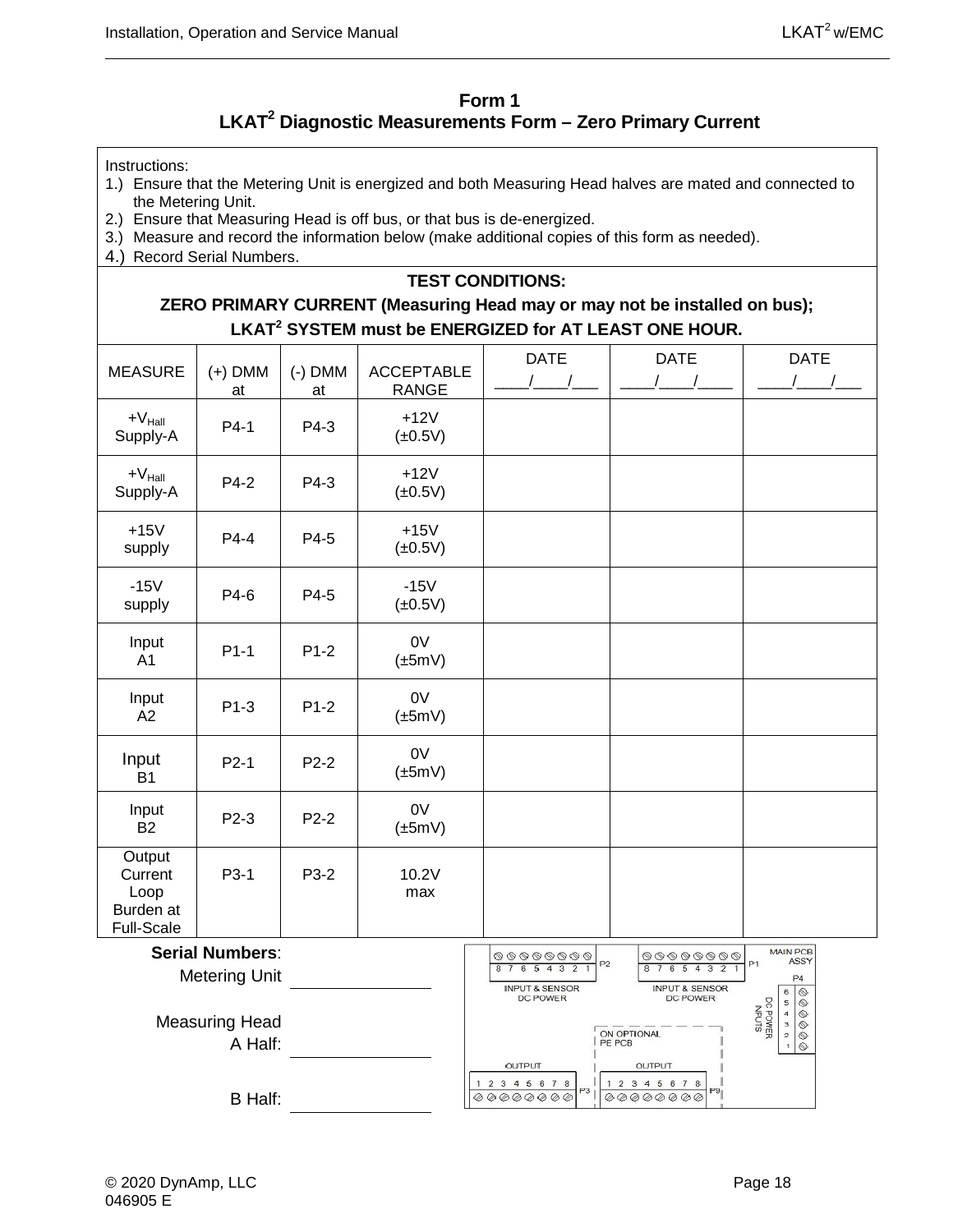#### **Form 2**

### **LKAT2 Diagnostic Measurements Form – Energized Primary Bus**

<span id="page-32-0"></span>Instructions:

- 1.) Ensure that the Metering Unit is energized and both Measuring Head halves are mated and connected to the Metering Unit.
- 2.) Ensure that Measuring Head is on bus and that bus is energized.
- 3.) Measure and record the information below (make additional copies of this form as needed).
- 4.) Record Serial Numbers and Current Loop Burden Resistance (Ohms).

#### **TEST CONDITIONS: ENERGIZED PRIMARY BUS; LKAT2 SYSTEM must be ENERGIZED for AT LEAST ONE HOUR. (-) DMM MEASURE (+) DMM ACCEPTABLE DATE DATE DATE RANGE at at \_\_\_\_/\_\_\_\_/\_\_\_ \_\_\_\_/\_\_\_\_/\_\_\_\_ \_\_\_\_/\_\_\_\_/\_\_\_**  $+V_{\text{Hall}}$ <br>Supply-A Supply-A P4-1 P4-3 +12V  $(±0.5V)$  $+V_{\text{Hall}}$  P4-2 P4-3  $+12V$ <br>Supply-A P4-2 P4-3  $+12V$  $+V_{\text{Hall}}$  $(±0.5V)$ +15V  $P4-4$   $P4-5$   $+15V$ supply  $(±0.5V)$ -15V  $P4-6$   $P4-5$   $-15V$  $(±0.5V)$ supply **Within** Input  $P1-1$  P1-2 ±25mV of A1 Input A2 **Within** Input  $P1-3$  |  $P1-2$ ±25mV of A2 Input A1 Within Input P2-1 P2-2 ±25mV of B1 Input B2 **Within** Input  $P2-3$  P2-2 ±25mV of B2 Input B1 **Output Current**  $P3-1$   $P3-2$  10.2V Loop max Burden at Full-Scale MAIN PCB **Serial Numbers:**  $\circ\circ\circ\circ\circ\circ\circ$ 00000000  $P<sub>2</sub>$  $P<sub>1</sub>$ **ASSY** 87654321 87654321 Metering Unit -  $P4$ **INPUT & SENSOR INPUT & SENSOR** Measuring Head -  $\begin{picture}(160,40) \put(0,0){\line(1,0){0.5}} \put(15,0){\line(1,0){0.5}} \put(15,0){\line(1,0){0.5}} \put(15,0){\line(1,0){0.5}} \put(15,0){\line(1,0){0.5}} \put(15,0){\line(1,0){0.5}} \put(15,0){\line(1,0){0.5}} \put(15,0){\line(1,0){0.5}} \put(15,0){\line(1,0){0.5}} \put(15,0){\line(1,0){0.5}} \put(15,0){\line(1,0){0.5}}$ DC POWER DC POWER DC POWER<br>INPUTS  $\begin{array}{c} 5 \\ 4 \end{array}$ A Half:  $\frac{3}{2}$ ON OPTIONAL B Half: OUTPUT Current Loop Burden Resistance **OUTPUT** 1 2 3 4 5 6 7 8 1 2 3 4 5 6 7 8 (Ohms) $P9$  ${\color{blue}\scriptstyle \oslash \oslash \oslash \oslash \oslash \oslash}$  $\begin{array}{l} \circledcirc \circledcirc \circledcirc \circledcirc \circledcirc \circledcirc \end{array}$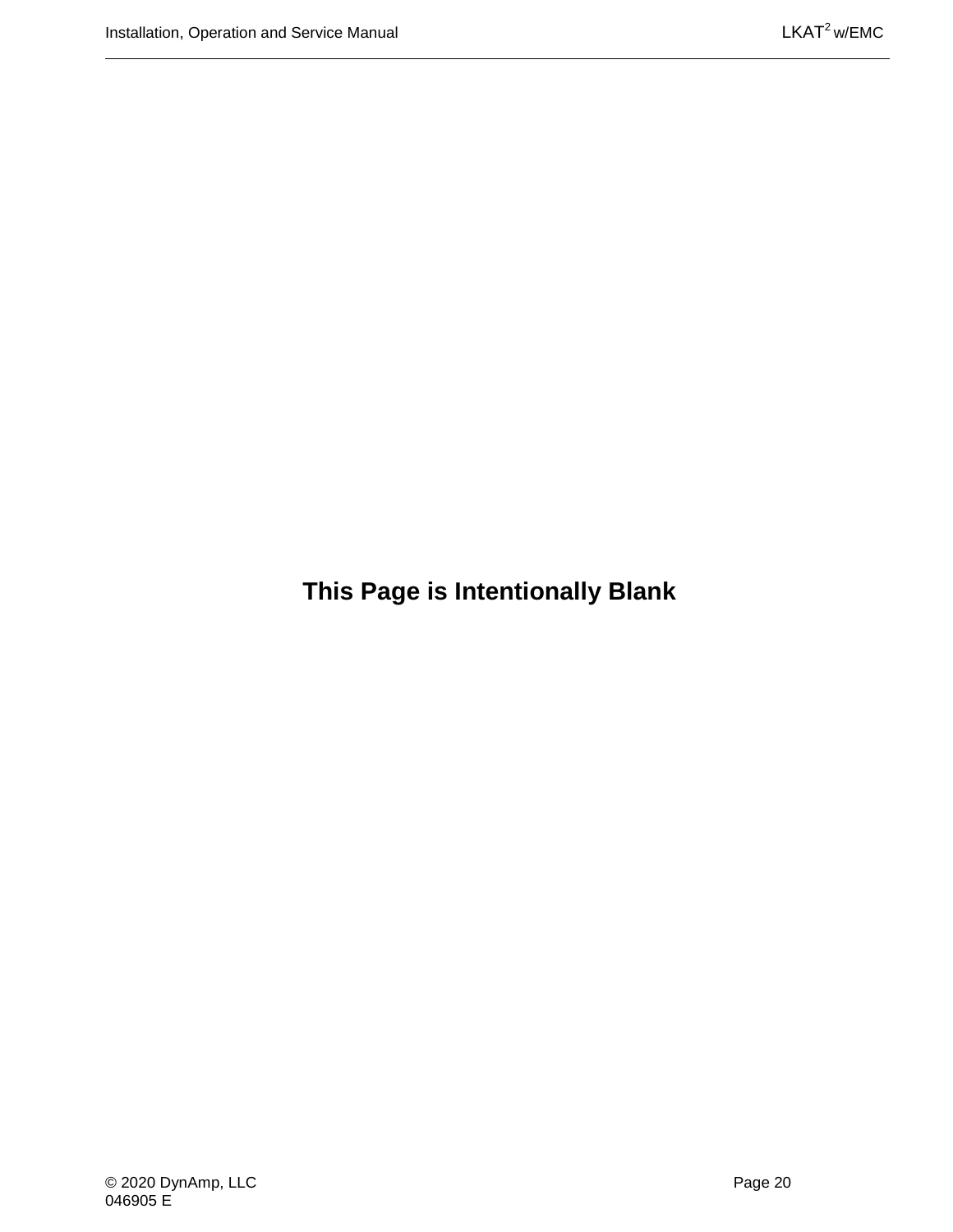## <span id="page-34-0"></span>**5. THEORY OF OPERATION**

## <span id="page-34-1"></span>**5.1 GENERAL**

The LKAT<sup>2</sup> System uses open-loop, open-path (OLOP) technology to convert the magnetic field associated with a current carrying conductor into an isolated milliampere current loop output. This output is scaled to be proportional to the primary conductor current. In addition, a local digital display of the primary bus current (in kiloAmperes) is visible when the optional RMS Display pc board is added to Metering Unit.

Each Measuring Head is a sealed unit and is not designed for repair in the field. However, a working knowledge of the LKAT<sup>2</sup> System theory of operation will help facilitate timely and accurate diagnosis in the event of problems.

## <span id="page-34-2"></span>**5.2 OLOP TECHNOLOGY**

The term "open-loop" means that the magnetic circuit does not generate an opposing magnetic field to null the field produced by the primary conductor inside the Measuring Head. The term "open-path" indicates that the sensor is an air-core design, without magnetic core material.

The LKAT<sup>2</sup> System operation is based on Ampere's Law, which states: "the line integral of B (magnetic flux density) around any closed path is equal to  $\mu_0$  (permeability multiplied by current)". In practical terms, this means that integrating a closed path around a primary conductor will yield a value proportional to the net primary current.

This integration is implemented using a specific array of Hall Effect ICs. The LKAT<sup>2</sup> System effectively minimizes errors typically present in other open-loop sensors: zero drift, thermal drift, position sensitivity, and susceptibility to external magnetic fields. The absence of a magnetic core practically eliminates errors due to saturation, hysteresis, and core set (remanence) commonly associated with ferrite material.

A generalized block diagram of the LKAT<sup>2</sup> System is shown in Figure 5.1.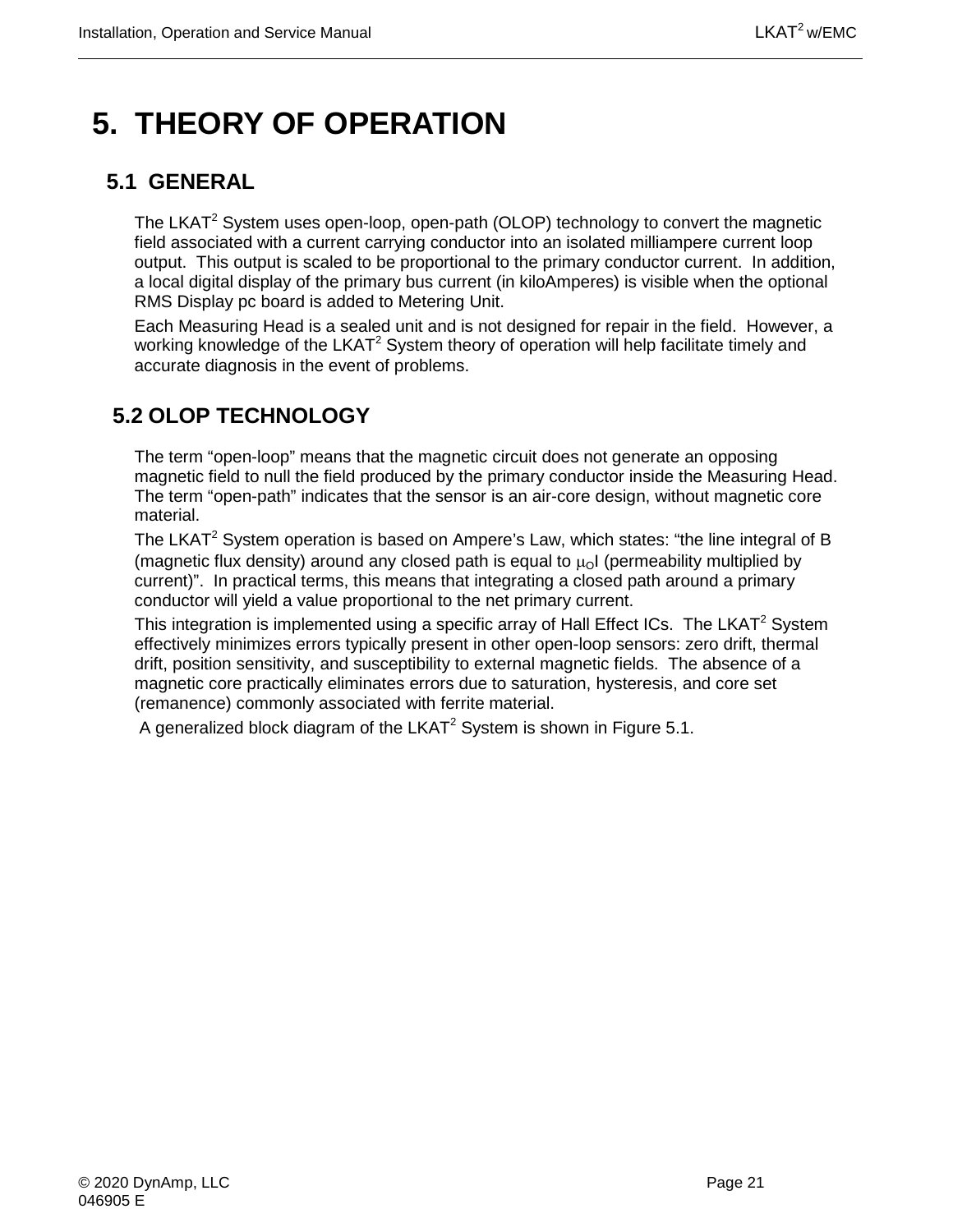

**Figure 5.1 Block Diagram of the LKAT2 System**

### <span id="page-35-1"></span><span id="page-35-0"></span>**5.3 SYSTEM FUNCTIONAL DESCRIPTION**

The flux density associated with the primary current is sensed by arrays of Hall ICs in the Measuring Head. The outputs of these devices are summed and filtered, then transmitted to the Metering Unit where these signals are dc biased and scaled. The Accuracy Diagnostics status LEDs and relay contacts are driven by a signal input that compares the various Hall groups with voltage setpoints. When the Hall group signal exceeds the reference, the green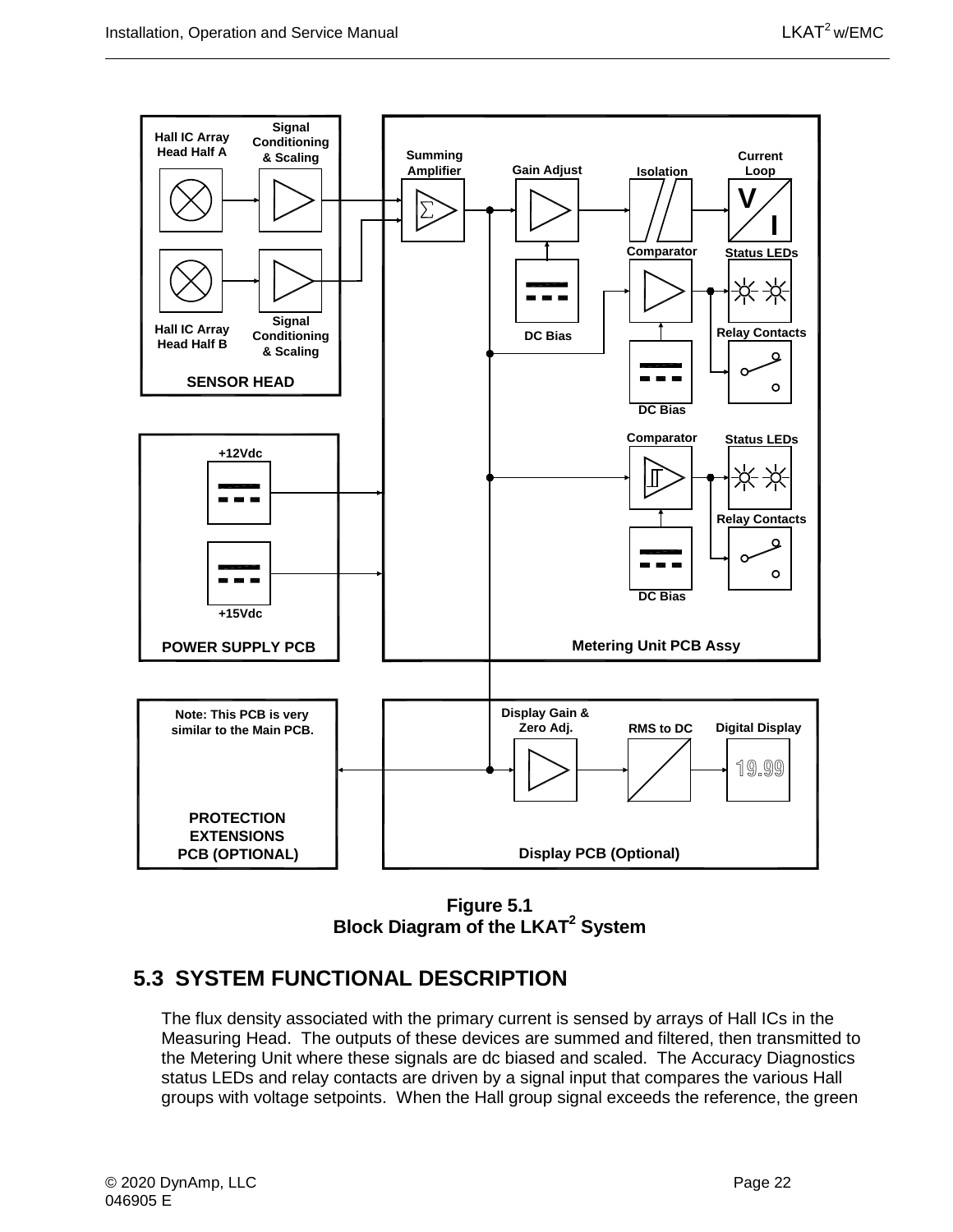LED will go out and the red LED will illuminate. The relay coil will change state under the same conditions. The Trip Setpoint LEDs and relay contacts operate in a similar manner. Main PCB LED is a RED / GREEN the Accuracy Diagnostics status LED. This LED indicator and Main PCB relay CR2 contacts may be used to monitor the following conditions:

- Measuring Head imbalance
- Power supply failure
- Measuring Head disconnected
- Sensor electronics failure
- Other circuit failures causing loss of measurement accuracy

Occurrence of one or more of the conditions above will change the state of the CR2 relay coil, changing the state of the contacts and changing the LED indication from green to red. Refer to the section "Troubleshooting an Accuracy Diagnostics Fault Indication" in this chapter for more information about determining the cause and eliminating a fault condition.

Refer to section "Failsafe" / "Non-Failsafe" Configuration in this chapter for more information about Alarm Relays.

## <span id="page-36-0"></span>**5.4 LKAT2 METERING UNIT**

Refer to drawings in the back of this manual.

Input power connects to the Power Supply pc board assembly. The power supply pc board includes a non-replaceable slo-blo type fuse, in-rush and overcurrent protection, as well as overvoltage clamping. The power supply provides outputs of ±15Vdc and +12Vdc required by the system electronics. These outputs connect to the Main pc board assembly via a short wire harness.

Connections to the Measuring Head are made via the Main pc board assembly.

## <span id="page-36-1"></span>**5.5 LKAT2 MEASURING HEAD INTERCHANGEABILITY**

DO NOT connect LKAT Classic or LKAT Plus Measuring Heads to an LKAT<sup>2</sup> Metering Unit – doing so will damage them.

LKAT<sup>2</sup> Measuring Heads of various sizes will operate properly when connected to the LKAT<sup>2</sup> Metering Unit. However, the LKAT<sup>2</sup> System is *factory calibrated as a system*. As a result, optimal measurement accuracy is achieved when the Metering Unit is connected to the Measuring Head it was calibrated with, and installed on the size bus bar it was designed for.

### <span id="page-36-2"></span>**5.6 TROUBLESHOOTING AN ACCURACY DIAGNOSTICS FAULT INDICATION**

A problem may be detected when the  $LKAT<sup>2</sup>$  System is energized with A and B Measuring Head cables connected to the Metering Unit. When the Main PCB AD status LED illuminates RED and / or Main PCB CR2 status relay coil changes state, a possible fault condition has been detected. This is true whether or not the Measuring Head is installed on the bus. The following table is intended to help the user determine and eliminate the cause of the fault.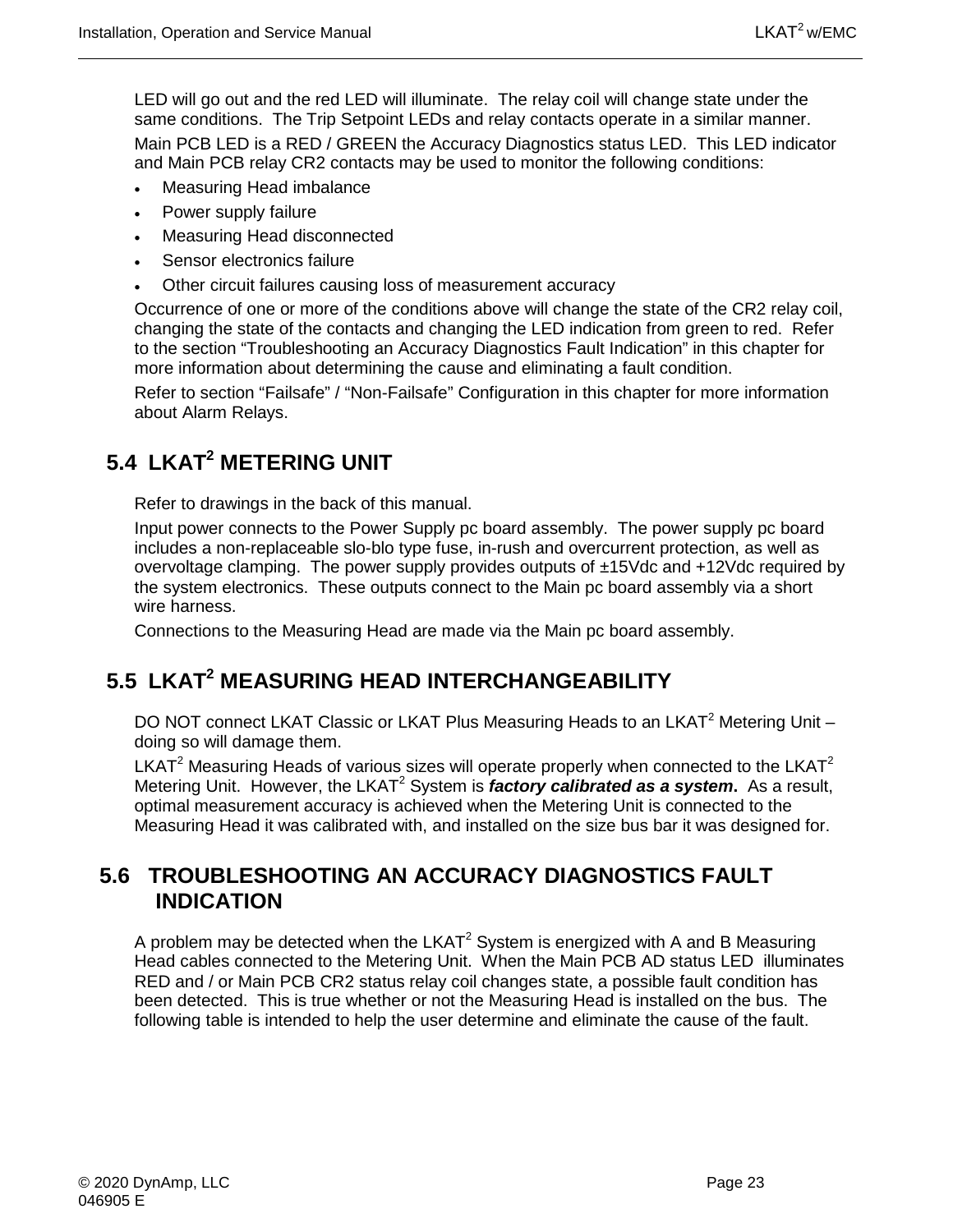<span id="page-37-1"></span>

| Green LED<br>Main | Main<br>Red LED | Contact<br>-3 to P3-5<br>P3-3 | $\overline{6}$<br>SUS | <b>DFF</b><br>SUS       | Possible problem                             | Action / Check                                                                                                       |
|-------------------|-----------------|-------------------------------|-----------------------|-------------------------|----------------------------------------------|----------------------------------------------------------------------------------------------------------------------|
| ON                | <b>OFF</b>      | Open                          | X                     | $\sf X$                 | System operating<br>properly                 | DC measurements (optional)                                                                                           |
| <b>OFF</b>        | <b>OFF</b>      | Closed                        | X                     | X                       | No input power                               | Verify input power connection                                                                                        |
| <b>OFF</b>        | <b>OFF</b>      | Closed                        | X                     | X                       | DC power supply<br>problem                   | Verify DC power on main PCB                                                                                          |
| <b>OFF</b>        | ON              | Closed                        | X                     | $\overline{X}$          | <b>Measuring Head</b><br>halves disconnected | Verify Measuring Head interconnections at<br><b>Metering Unit</b>                                                    |
| <b>OFF</b>        | <b>ON</b>       | Closed                        | X                     |                         | <b>Measuring Head</b><br>imbalance           | Adjust position of Measuring Head for<br>green ON, red OFF                                                           |
| <b>OFF</b>        | ON              | Closed                        | X                     | $\overline{\mathsf{X}}$ | <b>Measuring Head</b><br>malfunction         | Measure head input signals at zero bus<br>current; output should be < 5mVdc;<br>substitute known good Measuring Head |
| <b>OFF</b>        | ON              | Closed                        | X                     | X                       | Other problem                                | Contact factory                                                                                                      |

**Table 5.1 Troubleshooting an Accuracy Diagnostics Fault Indication** 

## <span id="page-37-0"></span>**5.7 SYSTEM CALIBRATION OVERVIEW**

DynAmp does not specify exact required intervals of calibration for its products.

The end user of the product is responsible for identifying the appropriate interval between calibrations. The intervals should be determined based on the following factors:

- Requirements of a Quality Management System
- Accuracy and permissible limits of errors
- Purpose and usage
- Experience with similar products
- Manufacturer's recommendations
- Stability of the product
- Past history
- Other characteristics of the product

Reference: "ISO/IEC 17025:2017, General requirements for the competence of testing and calibration laboratories" and Laboratory Accreditation Bureau "Guidance for Documenting and Implementing ISO/IEC 17025:2005 and Laboratory Guidance."

As a guideline, DynAmp recommends a 24-month interval of calibration for all permanently installed products and a 12-month interval of calibration for all products used in portable applications.

Calibration may be performed as:

- Field Calibration (On Process Bus)
- Field Calibration (On Test Bus)
- Factory Calibration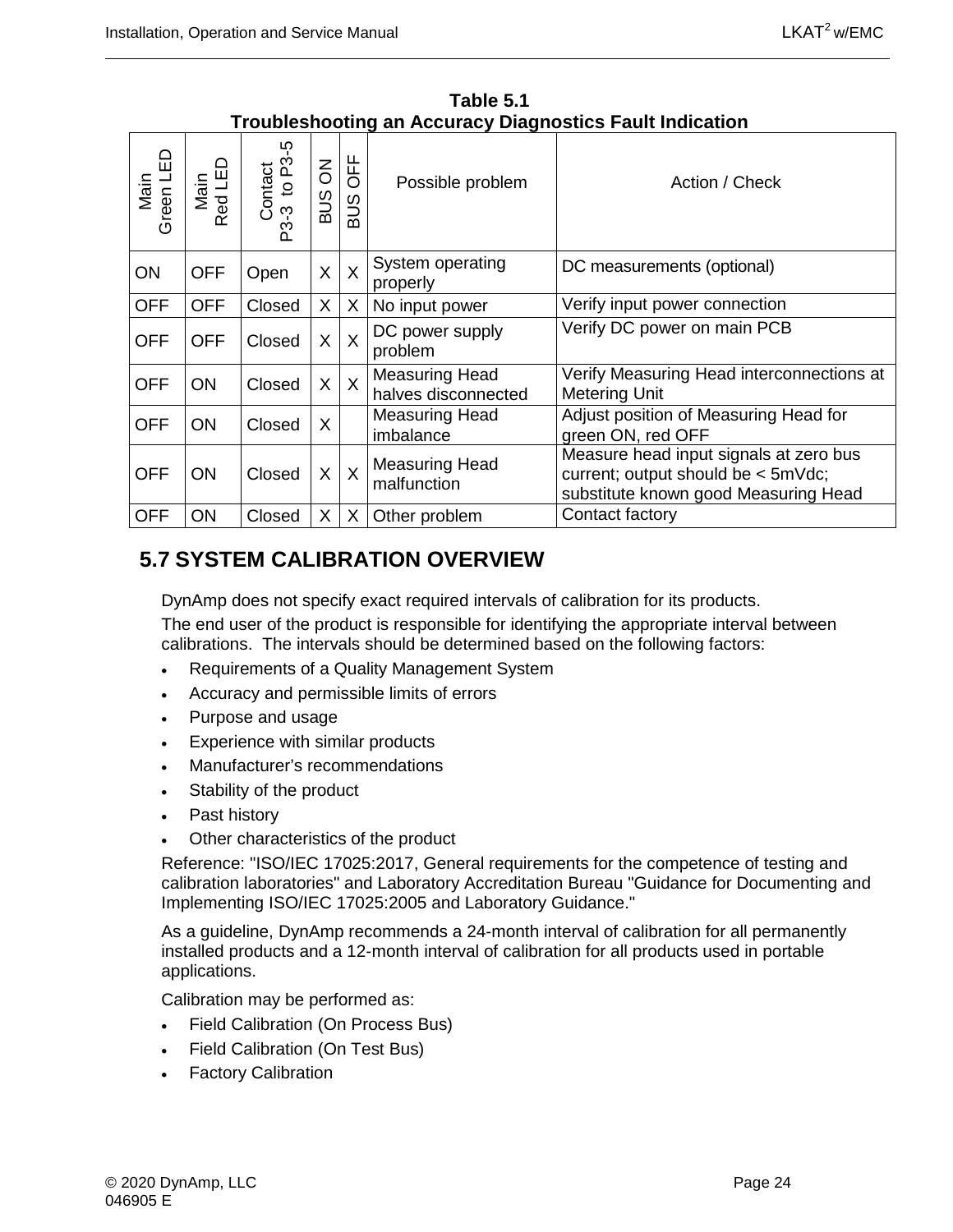#### **IMPORTANT NOTE**

DynAmp, LLC assumes no responsibility for the accuracy of  $LKAT<sup>2</sup>$  Systems calibrated by any person other than a DynAmp, LLC Technician.

Generally, system calibration compares the output of the device under test ("DUT") to a reference.

The best calibration method is to return  $LKAT<sup>2</sup>$  Systems to the factory for calibration on a test bus in a very controlled environment with extremely stable and accurately measured current. This requires that the LKAT<sup>2</sup> Measuring Head be removed from process bus. The Measuring Head and associated Metering Unit must be returned together, and should have the same serial number. The signal output and input power cable assemblies do not need to be returned for factory calibration. Specific details of factory calibration are beyond the scope of this manual.

Field calibration is possible using a 0.1% accurate current measurement system, such as the DynAmp LKP, LKCO or Opti-Cal as a reference. Due to significantly larger size and mass, it may be difficult to install a comparably rated LKP Measuring Head on the same bus as the LKAT<sup>2</sup>. An existing LKCO or DynAmp's portable Opti-Cal system is better suited for this purpose.

Field calibration accuracy depends on the stability of the test bus current, the accuracy of the reference current measurement system and ammeters, as well as the linearity of the  $LKAT<sup>2</sup>$ System.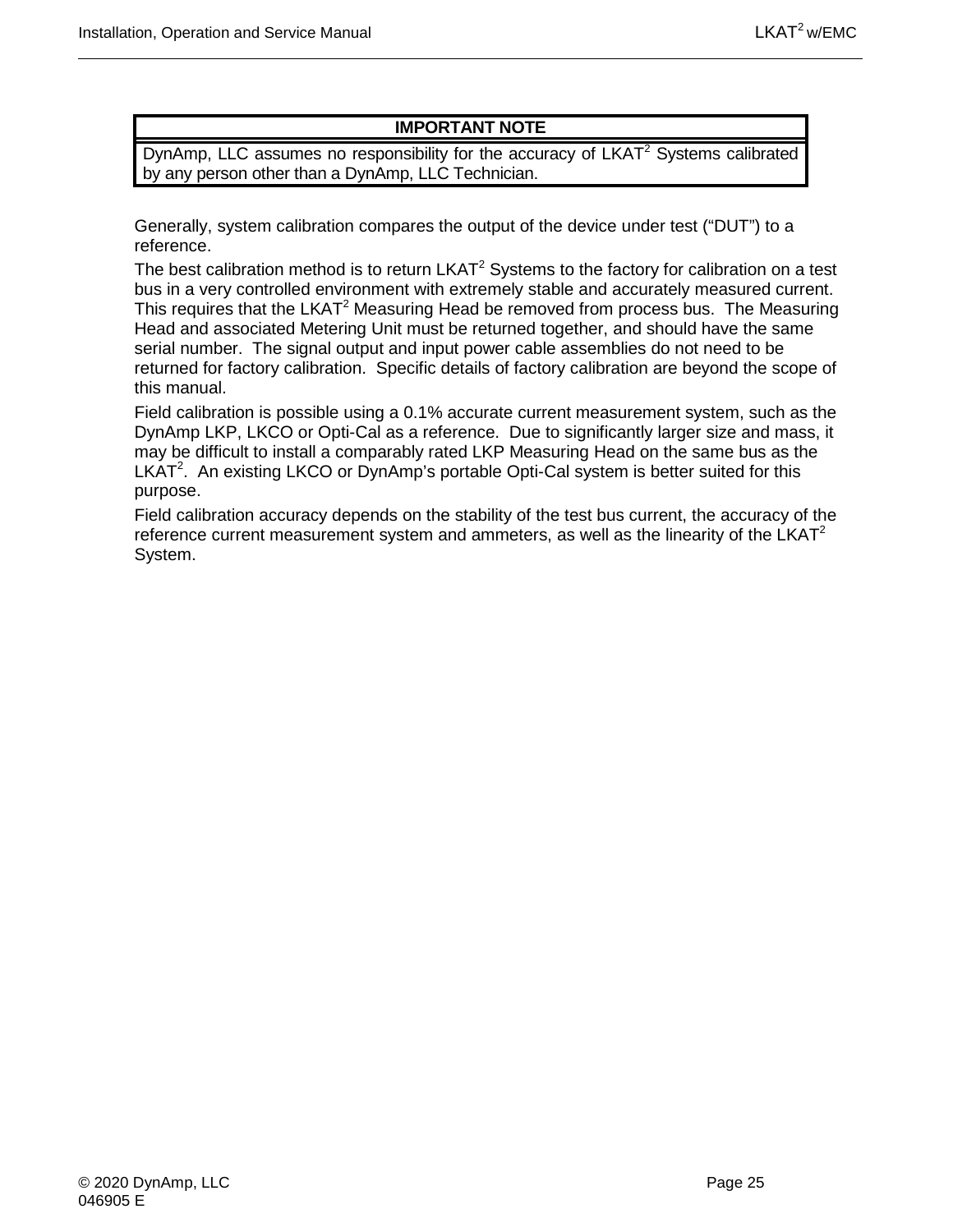## <span id="page-39-0"></span>**5.8 CALIBRATION ADJUSTMENTS**

#### **IMPORTANT NOTE**

To avoid injury and/or electrical shock, personnel performing calibration must review and observe all hazard warnings and safety precautions stated throughout this product manual.

 $LKAT<sup>2</sup>$  System calibration adjustments are summarized below.

All Bias and Zero adjustments are made at zero bus current.

All Scaling and Gain adjustments are typically made at full-scale current.

Refer to pc board assembly drawings at the end of this manual for location of switches and potentiometers, as well as tables listing proper switch settings. Except for step 1) below, each table is shown on the appropriate pc board assembly drawing.

Forms 1 and 2 are used to check and record system power supply and channel voltages.

Main PCB – Current Loop Output

- Output Bias (coarse) : SW2C…SW2F
- Output Type : SW6
- Output Gain (coarse) : SW3
- Output Bias (fine) : Trimpot
- Output Gain (fine): Trimpot

Main PCB – Trip 1 Setpoint

- Trip 1 Protection Polarity : SW2A and SW2B
- Trip 1 Setpoint : Trimpots (medium) and (fine)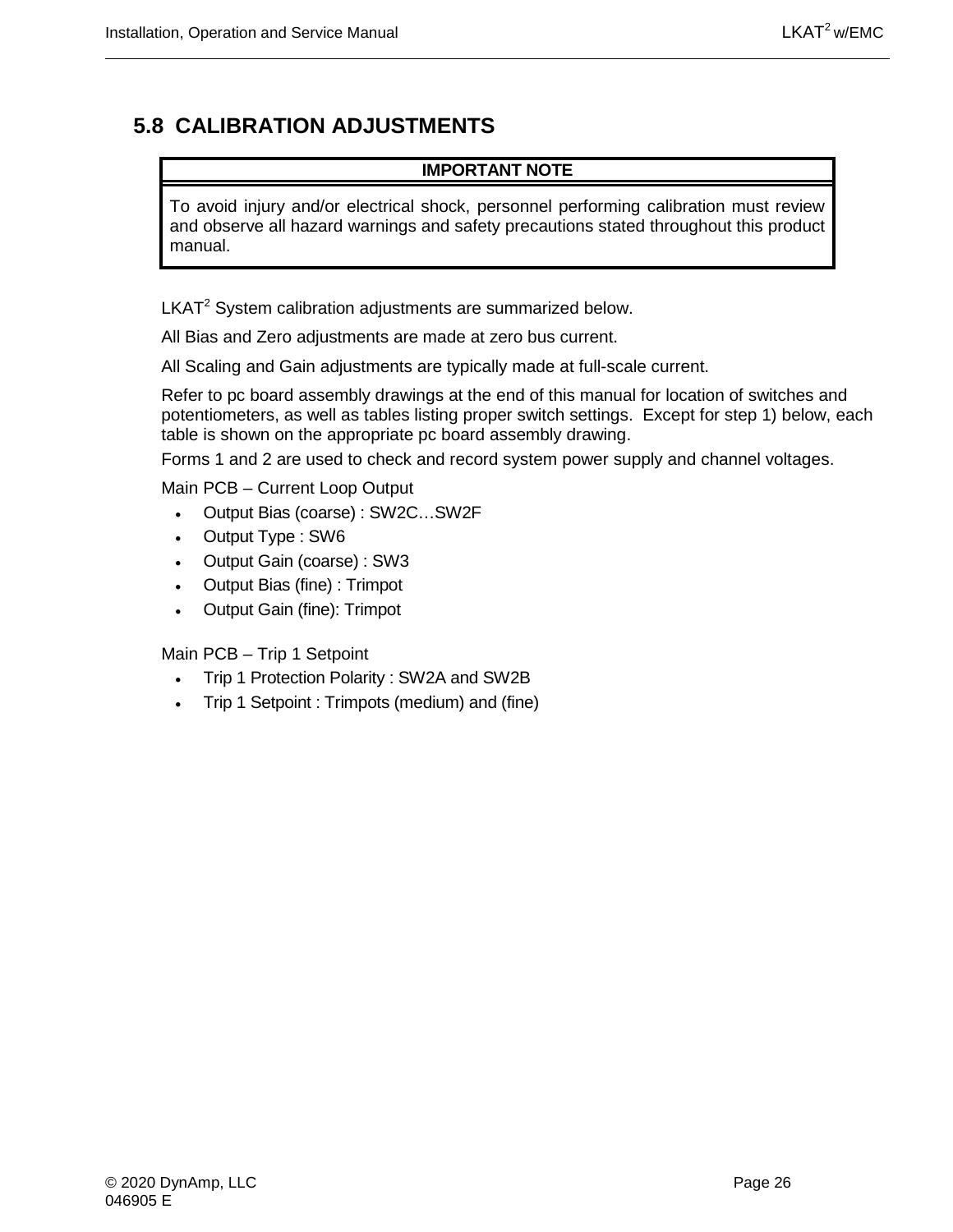Optional PE PCB – Current Loop Output

- Output Bias (coarse) : SW4
- Output Type : SW5
- Output Gain (coarse) : SW1 and SW2
- Output Bias (fine) : Trimpot
- Output Gain (fine) : Trimpot

Optional PE PCB – Trip 2 & 3 Setpoints

- Trip 2 Protection Polarity : SW3
- Trip 2 Setpoint : R33 (medium) and R46 (fine)
- Trip 3 Protection Polarity : SW3
- Trip 3 Setpoint : R34 (medium) and R47 (fine)

Optional RMS Display PCB – Display

- Decimal Point position
- DPM Mode
- RMS Signal Conditioning Options : SW1F, G, & H (SW1-6, 7, & 8)
- Input Scale Factor : SW1E (SW1-5)
- Input Attenuation : SW1A, B, C, & D (SW1-1, 2, 3, & 4)
- DPM Gain (fine) : R12

## **NOTE**

<span id="page-40-0"></span>The Optional PE and/or RMS Display pc board assemblies may be added, configured and calibrated in the field. In this case, the Main pc board assembly output signal is used as the reference output signal with the LKAT**<sup>2</sup>** System measuring normal bus current.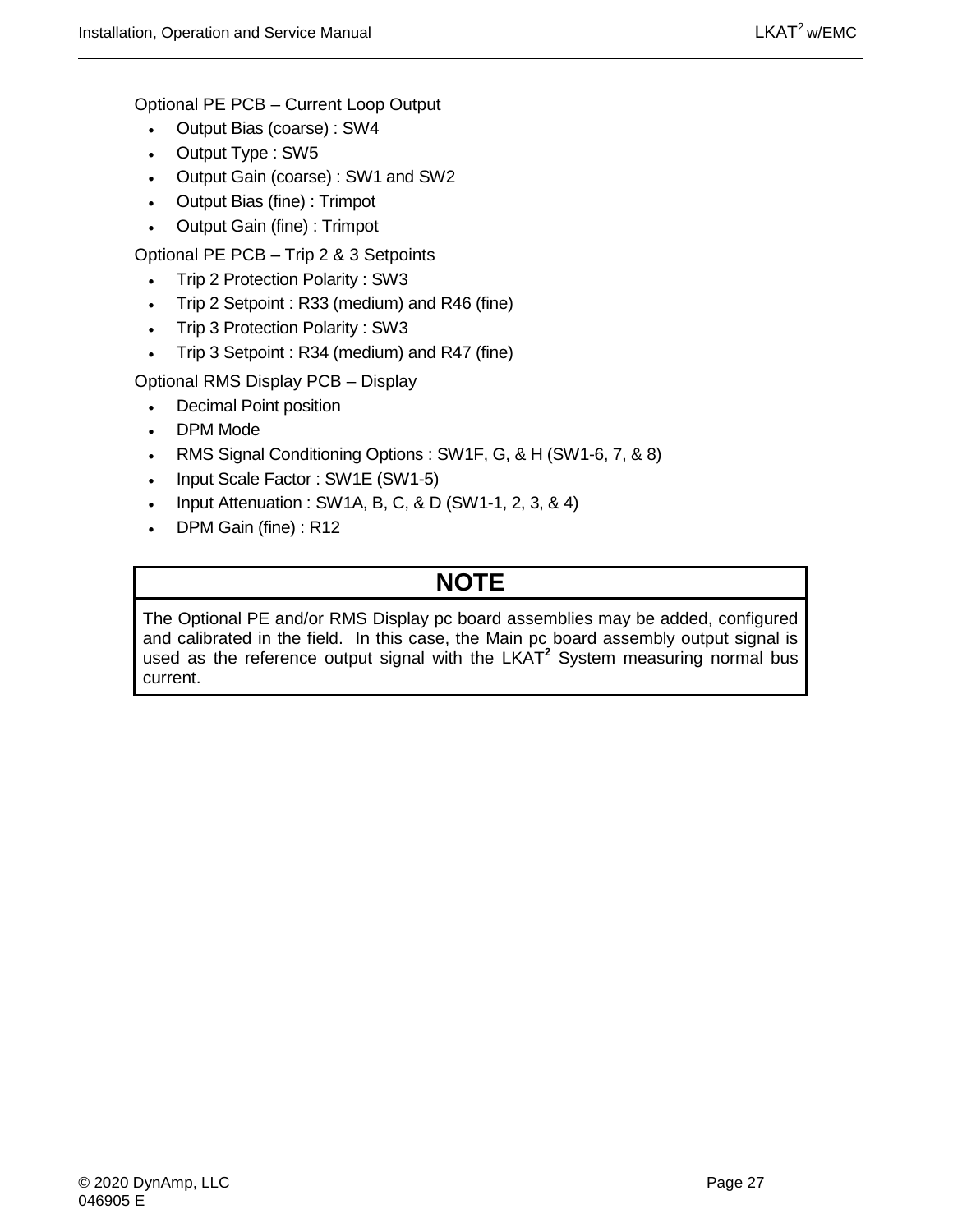## **5.9 FIELD CONFIGURATION OF TRIP SETPOINTS**

Trip setpoints may be re-configured on site for any level between 5% and 100% of full-scale. The trip polarity may also be re-configured on site. However, the Accuracy Diagnostics trip setpoint should not be adjusted without consulting the factory.

Refer to assembly drawings for the Main pc board and PE pc board (optional) included at the end of this manual. To change trip polarity adjust SW2A and SW2B according to the table on the assembly drawing.

The trip setpoint is proportional to the current where the trip will occur: "Trip Current" – from Metering Unit nameplate.

The easiest method to check or change trip setpoints is to use the DynAmp LKAT MUT system which is specifically designed to simplify this process as well as verify proper operation afterwards.

To configure the trip setpoint without the LKAT MUT or complete test stand, the following method can be used.

Refer to Table 5.2, "Trip Configuration Details". Measure the existing setpoint voltage ( $V_{\text{STP1}}$ ); use the equation below to calculate the new setpoint voltage. Adjust coarse and fine potentiometers to produce calculated New  $V<sub>STPT</sub>$ .

|                    |     | New Trip Current                 |     |                               |
|--------------------|-----|----------------------------------|-----|-------------------------------|
| New $\rm V_{STPT}$ | $=$ | Old Trip Current $X$ Old $VSTPT$ |     |                               |
| Example:           |     | Old $VSTPT$                      | $=$ | 7V                            |
|                    |     | $Old$ Trip Current $=$           |     | 70kA                          |
|                    |     | New Trip Current $=$             |     | 80kA                          |
|                    |     | 80kA<br>70kA                     |     | $X$ 7V = 8V (New $V_{STPT}$ ) |

#### **Table 5.2 Trip Configuration Details**

<span id="page-41-0"></span>

| <b>Trip Circuit</b>                                                                                           | $VSTPT$ Location         | Medium Adjust<br>Trimpot | Fine Adjust<br>Trimpot |
|---------------------------------------------------------------------------------------------------------------|--------------------------|--------------------------|------------------------|
| (Main)                                                                                                        | TP6<br>(Main)            | R91                      | <b>R98</b>             |
| (PE)*                                                                                                         | TP <sub>2</sub><br>(PE)* | R33                      | R46                    |
| 3<br>(PE)*                                                                                                    | TP3<br>(PE)*             | R34                      | R47                    |
| Use TP0 for zero volt reference (circuit common) for voltage measurements for trip<br>setpoint configuration. |                          |                          |                        |

\* Optional

#### **NOTE**

The LKAT<sup>2</sup> is supplied with factory configured trip setpoints configured as specified in the  $LKAT<sup>2</sup>$  Worksheet at the time of order. If the trip setpoints are reconfigured in the field, the customer must realize that the trip setpoints shown on the LKAT $2$  Metering Unit nameplate will no longer be correct. In this case, DynAmp suggests that the nameplate be changed to reflect the new trip setpoint (following reconfiguration).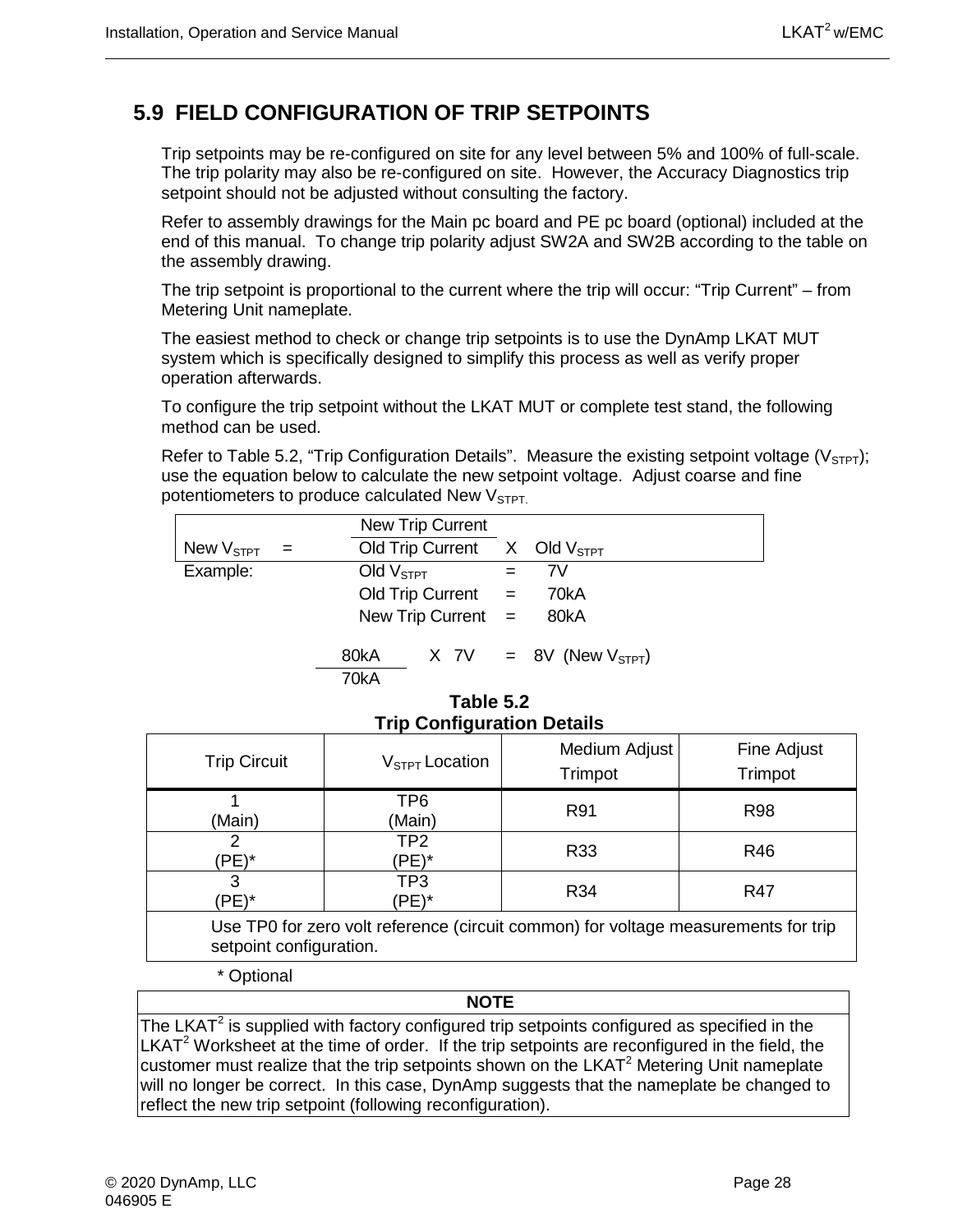## <span id="page-42-0"></span>**5.10 EARTH GROUNDING**

Here is a detailed description of the Earth Ground connection path:

- 1. The input power cable assembly connects CONN4 to the mains power.
- 2. Refer to the LKAT<sup>2</sup> System Wiring Diagram and wire system accordingly.
- 3. The earth ground wire connects from CONN4 to the FLTR1 metal case only. The FLTR1 metal enclosure is not connected to copper foil traces on the Power Supply PC Board Assembly, the steel standoff inserts or the steel PCB mounting bracket.
- 4. The Earth Ground connection is only used to shunt common mode noise to earth.

#### **IMPORTANT NOTE**

There is no electrical connection from any part of the LKAT**<sup>2</sup>** Main PCB or its optional daughter PCBs to Earth / Chassis ground or the steel PCB mounting bracket or panel. There is no electrical connection between the steel PCB mounting bracket or panel to Earth Ground.

## <span id="page-42-1"></span>**5.11 CONFIGURING THE LOW PASS FILTER**

The LKAT<sup>2</sup> System includes a two pole configurable low pass filter. This filter may be enabled without affecting the scaling of the output in the pass band. The frequency response of the LKAT<sup>2</sup> without the low pass filter activated is shown in Figure 3.1.

Refer to the Main pc board assembly drawing at the end this manual.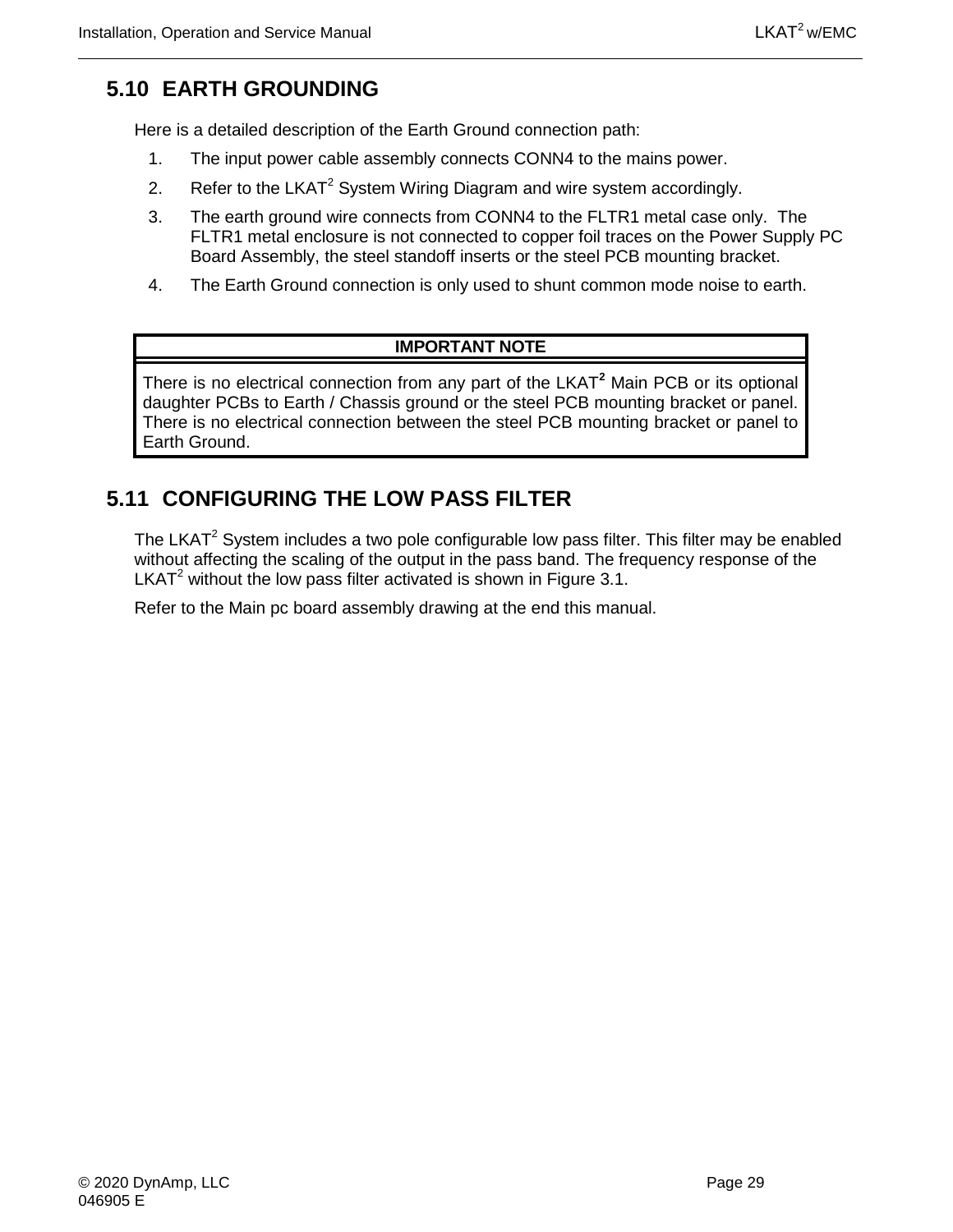## <span id="page-43-0"></span>**5.12 "FAILSAFE" / "NON-FAILSAFE" CONFIGURATION**

The LKAT<sup>2</sup> System relay outputs are failsafe as factory configured. When the system is energized, all relay coils are energized and all contacts change state; that is, open contacts close and closed contacts open. During any alarm condition, relay coils de-energize, which changes the state of the relay contacts.

In the failsafe configuration, loss of input power to the  $LKAT<sup>2</sup>$  Metering Unit de-energizes the alarm relay coils. This causes the relay contacts to change state and indicate an alarm condition.

For some applications, the user requires that Trip1 to be "non-failsafe". That is, the system should not produce an alarm when there is loss of input power. Alarm conditions other than loss of input power must continue to result in an alarm. Trip1 relay contacts can be configured for Non-Failsafe operation. AD relay contacts are failsafe only. Trip2 and Trip3 relay contacts (present on optional PE PCB assembly) are failsafe only.

Table 5.3 shows the status of the  $LKAT^2$  alarm relay contacts. The alarm relay contact condition is shown as it exists at the customer connections to the metering unit.

<span id="page-43-1"></span>To convert the LKAT<sup>2</sup> System Trip1 to non-failsafe operation requires modification of the Main pc board assembly. Contact factory.

#### **Table 5.3 LKAT2 Alarm Relay Status**

| <b>Non-Failsafe Metering Unit Configuration</b> |                    |                     |                           |                                     |  |
|-------------------------------------------------|--------------------|---------------------|---------------------------|-------------------------------------|--|
| Alarm<br>Name                                   | <b>Contact Set</b> | <b>POWER</b><br>OFF | POWER ON<br><b>NORMAL</b> | POWER ON<br>ALARM<br><b>TRIPPED</b> |  |
| Trip2                                           | P9-6 to P9-8       | Closed              | Open                      | Closed                              |  |
|                                                 | P9-6 to P9-7       | Open                | Closed                    | Open                                |  |
| Trip3                                           | P9-3 to P9-5       | Closed              | Open                      | Closed                              |  |
|                                                 | P9-3 to P9-4       | Open                | Closed                    | Open                                |  |
| Trip1                                           | P3-6 to P3-8       | <b>Open</b>         | Open                      | Closed                              |  |
|                                                 | P3-6 to P3-7       | <b>Closed</b>       | Closed                    | Open                                |  |
| AD                                              | P3-3 to P3-5       | Closed              | Open                      | Closed                              |  |
|                                                 | P3-3 to P3-4       | Open                | Closed                    | Open                                |  |

(As found at Customer Connection to Metering Unit)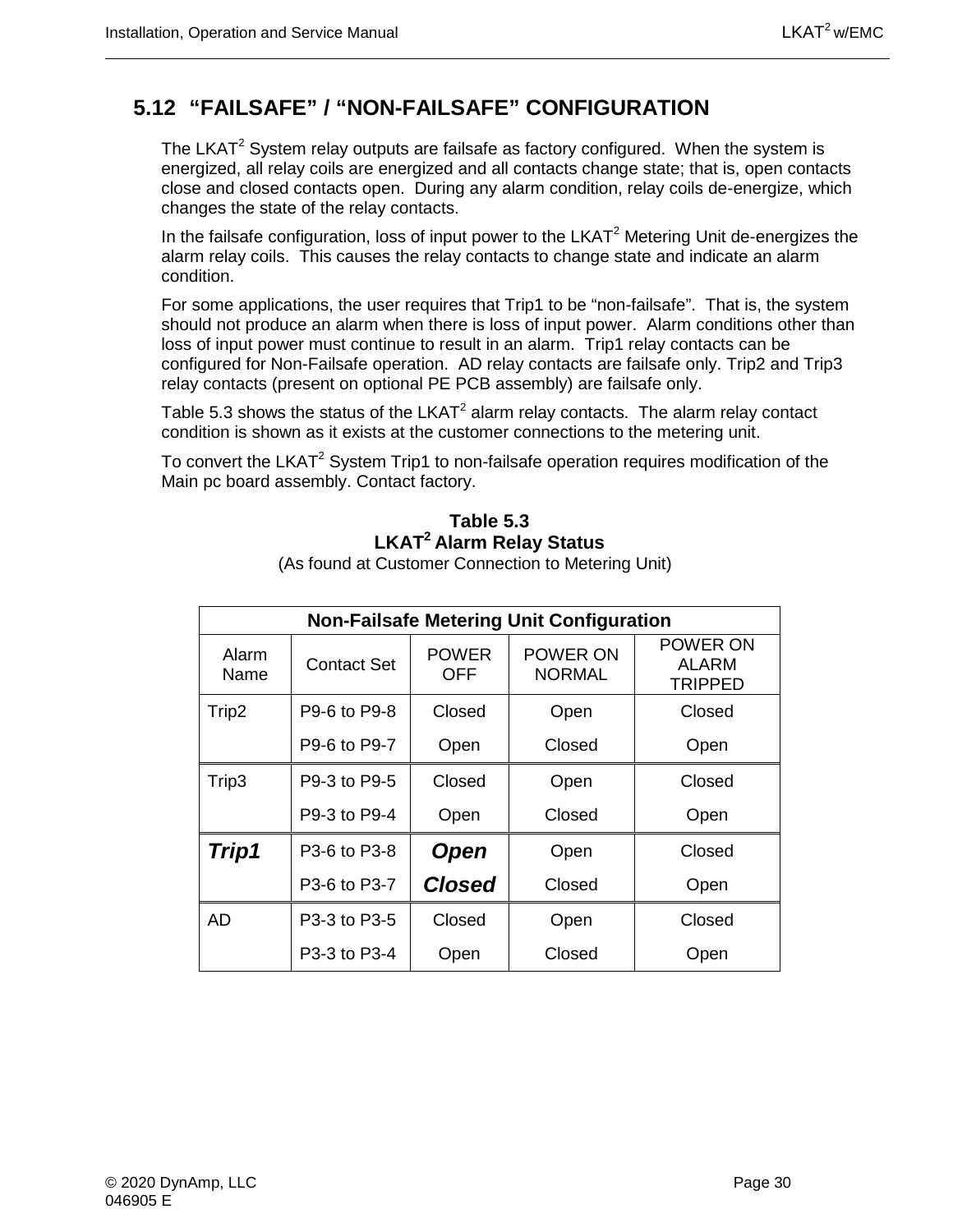## <span id="page-44-0"></span>**6. MAINTENANCE & SPARE PARTS**

## <span id="page-44-1"></span>**6.1 PERIODIC MAINTENANCE**

As is true with any electronic system, proper maintenance will tend to prolong the service life. DynAmp, LLC recommends the following program be performed at the recommended interval to prevent or detect damage to the  $LKAT<sup>2</sup>$  System and to ensure reliable performance. Always use appropriate measures to correct any problems found. Following the suggested maintenance schedule may assist in early diagnosis of problem(s) to minimize repairs and down time.

#### **IMPORTANT NOTE:**

If Main pc board LED (AD Status LED) is illuminated RED and / or the status relay coil de-energizes, a fault condition may exist in the  $LKAT<sup>2</sup>$  electronics. When this occurs, the system may require immediate attention. Refer to "Troubleshooting an Accuracy Diagnostics Fault Indication", in the "Theory of Operation" section of this manual.

## <span id="page-44-2"></span>**6.2 ANNUAL MAINTENANCE**

Refer to the "Calibration" section of this manual for calibration intervals.

If possible, perform the steps described in section titled "System Checkout" in the "Installation" section of this manual at least once per year to verify performance of the  $LKAT^2$  System. This may help to prevent or detect damage to the system and to ensure reliable performance. Use appropriate measures to correct any problems found. If  $LKAT<sup>2</sup>$  System equipment is exposed to extreme temperatures, DynAmp, LLC recommends these steps be performed during the hottest time of the year.

In addition, the following steps should be performed once each year as part of annual maintenance:

- 1. Visually inspect Measuring Head and interconnection cable for evidence of severe overheating, cracks, separation of bonded surfaces, or excessive corrosion. Record any suspect conditions.
- 2. Inspect the Measuring Head mounting screws and adjust as needed.
- 3. Visually inspect Metering Unit for evidence of severe overheating, corrosion, or condensation. Record any suspect conditions and take appropriate action.
- 4. Clean as necessary; remove any oil or grease with a mild detergent. Do not use abrasives or strong chemical solvents as they may damage the cables or erase the silkscreen markings from the Metering Unit.
- 5. Disconnect power to the system before servicing.

## **CAUTION**

To avoid the risk of shock and electrocution, always disconnect all cable assemblies before performing any cleaning on the Metering Unit.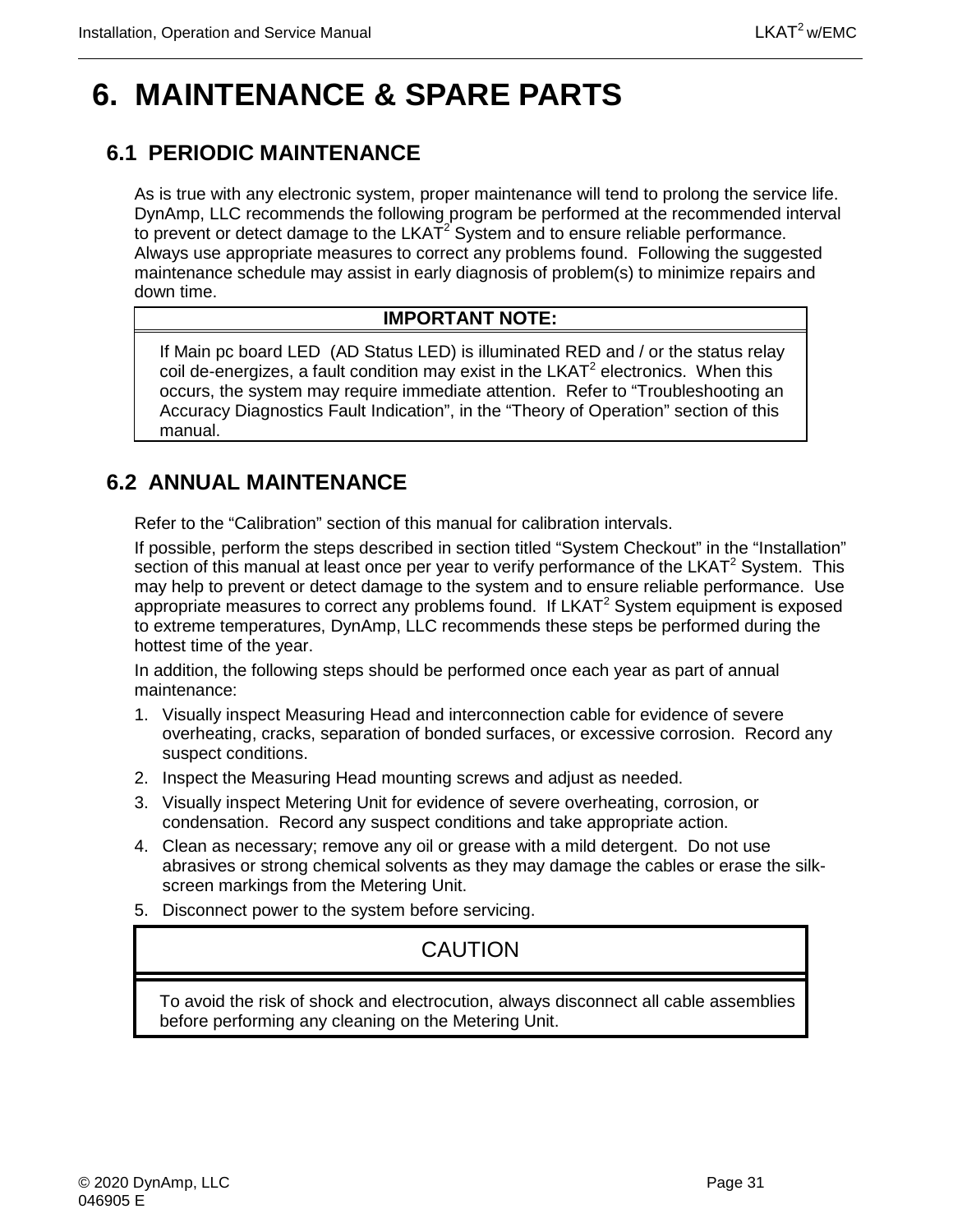## <span id="page-45-0"></span>**6.3 SPARE PARTS**

The following table lists the minimum recommended quantities for spare parts for the  $LKAT<sup>2</sup>$ System. As spares are used, replacements should be ordered. Since continuous operation of high-current measurement systems is often critical, stocking spare parts should be given high priority.

Some cable assemblies for the  $LKAT^2$  System include circular connectors. Others use solder cup connectors assembled with adhesive-lined shrink tubing covering the connector shell. If connector(s) are severed from the associated cable assembly, field installable replacement connectors may be purchased. These connectors may also be installed after routing Measuring Head interconnection cables in conduit. Over-molded replacement cable assemblies may be purchased for the power input and output cables. Measuring Head cable connector(s) must be replaced by field installable type(s), or with a new Measuring Head. Refer to Spare Parts List Table 6.1

The LKAT<sup>2</sup> System Measuring Heads require special repair procedures and materials. However, the Measuring Heads are very reliable and should require little or no repair over its service life. Please refer to the nearest authorized DynAmp, LLC service center for information on repairs.

Disconnect power to the system before servicing.

<span id="page-45-1"></span>

| <b>DESCRIPTION</b>                                                   | <b>ITEM NO.</b> | <b>RECOMMENDED</b><br><b>QUANTITY</b> |  |
|----------------------------------------------------------------------|-----------------|---------------------------------------|--|
| Angle, LKAT <sup>2</sup> Mounting 100mm                              | 46039           | 8 (each)                              |  |
| Nut, Cap 1/4 -20 PEEK (for heads with "P" dimension<br>$= 90$ mm $)$ | 47605           | 8 (each)                              |  |
| Screw, LKAT <sup>2</sup> mounting SHCS 1/4-20 X 3"                   | 46028           | $2$ (each)                            |  |

#### **Table 6.1 Spare Parts List**

| <b>Spare System</b><br><b>Complete System</b><br>(Measuring Head & Metering Unit calibrated as<br>system) | $\star$ | TBD |
|-----------------------------------------------------------------------------------------------------------|---------|-----|
| <b>Metering Unit</b>                                                                                      | $***$   | TBD |
| <b>Measuring Head</b>                                                                                     | $***$   | TRD |
|                                                                                                           |         |     |

Item number same as original system

\*\* Contact DynAmp, LLC